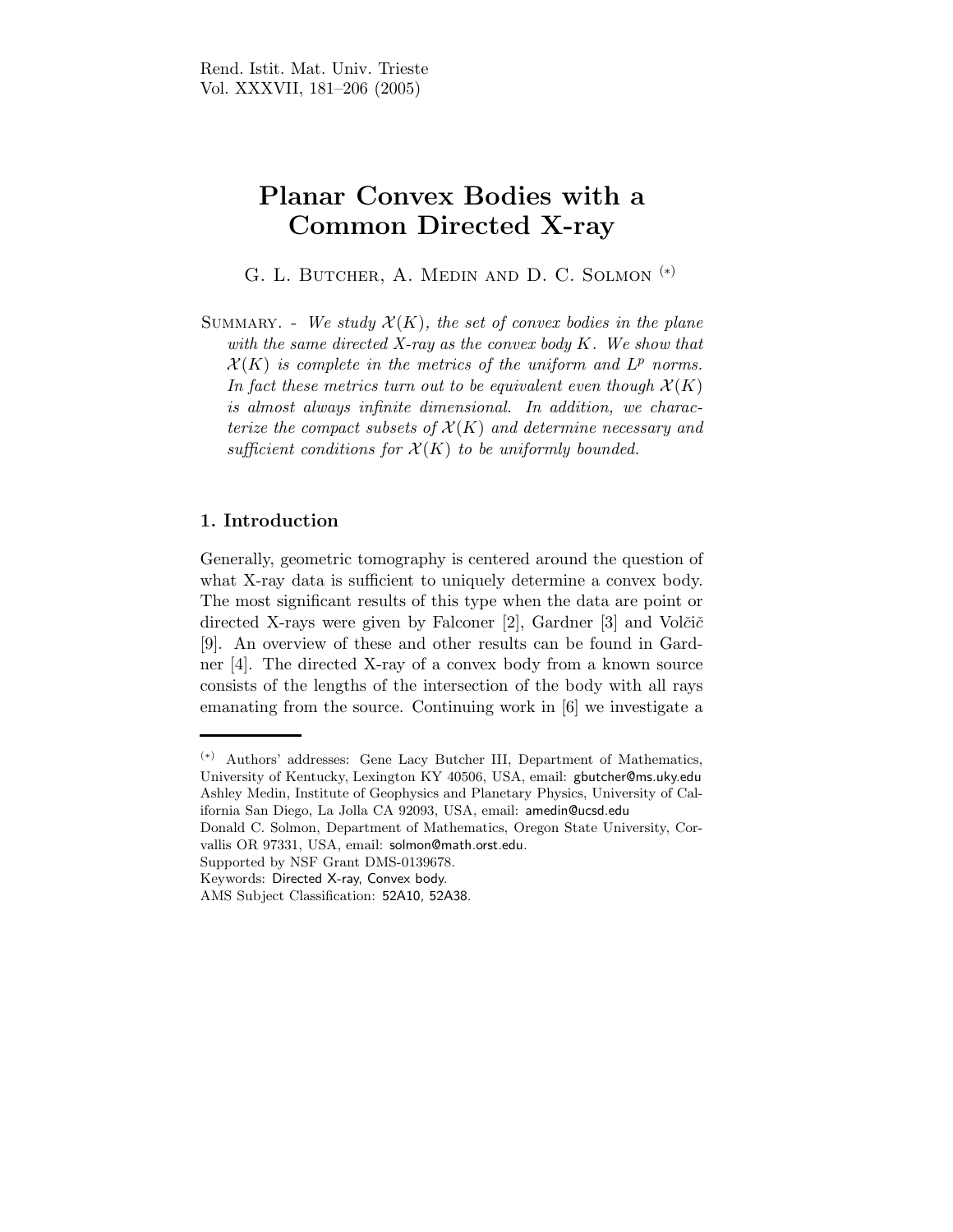situation where uniqueness does not obtain, that of a single directed X-ray. (If the source is interior to the body, the body is clearly uniquely determined by this data, but we always assume the source to be outside the body.) Throughout  $K$  is a convex body (compact, convex set with nonempty interior) in the plane  $\mathbb{R}^2$ . The boundary of K is denoted  $\partial K$ . We study topological and geometric properties of  $\mathcal{X}(K)$ , the set of convex bodies in the plane which have the same directed X-ray as K. In particular, we show that even though  $\mathcal{X}(K)$ is (with some singular exceptions) infinite dimensional, the compact subsets of  $\mathcal{X}(K)$  are precisely the closed and bounded sets in both the uniform and  $L^p$  topologies. Also, in contrast to the situation with parallel X-rays, we show that  $\mathcal{X}(K)$  may be bounded and characterize when this occurs in terms of the directed X-ray. A better understanding of  $\mathcal{X}(K)$  may help in developing algorithms for reconstruction and techniques for attacking questions of determination.

This work began during the NSF sponsored REU program in the summer of 2002 at Oregon State University. Preliminary results appeared in [1].

The authors are indebted to the reviewer for a careful reading of the manuscript and suggestions that improved both accuracy and style.

### 2. Background

Since there will be only one X-ray source, it is convenient to choose polar coordinates with the origin at the source and assume that K is contained in the open upper half-plane  $\mathcal{H} = \{(x, y) \in \mathbb{R}^2 : y > 0\}.$ A ray  $\varphi = \varphi_0$  which meets the interior of K intersects  $\partial K$  at two points  $(r(\varphi_0),\varphi_0)$  (a near side point) and  $(R(\varphi_0),\varphi_0)$  (a far side point) with  $0 < r(\varphi_0) < R(\varphi_0)$ . Rays  $\varphi = \alpha$ ,  $\varphi = \beta$  which meet K, but do not meet the interior of  $K$ , are called supporting rays. Since  $K \subset \mathcal{H}, 0 < \alpha < \beta < \pi$ . The near and far side points at  $\alpha$  are defined respectively by  $\min\{r : (r, \alpha) \in K\}$  and  $\max\{r : (r, \alpha) \in K\}.$ The near and far side points at  $\beta$  are defined analogously. The set of near side points of K determines the near side function  $r(\varphi)$  and the set of far side points determines the far side function  $R(\varphi)$ . The directed X-ray of K is  $X(\varphi) = R(\varphi) - r(\varphi)$ . K is uniquely determined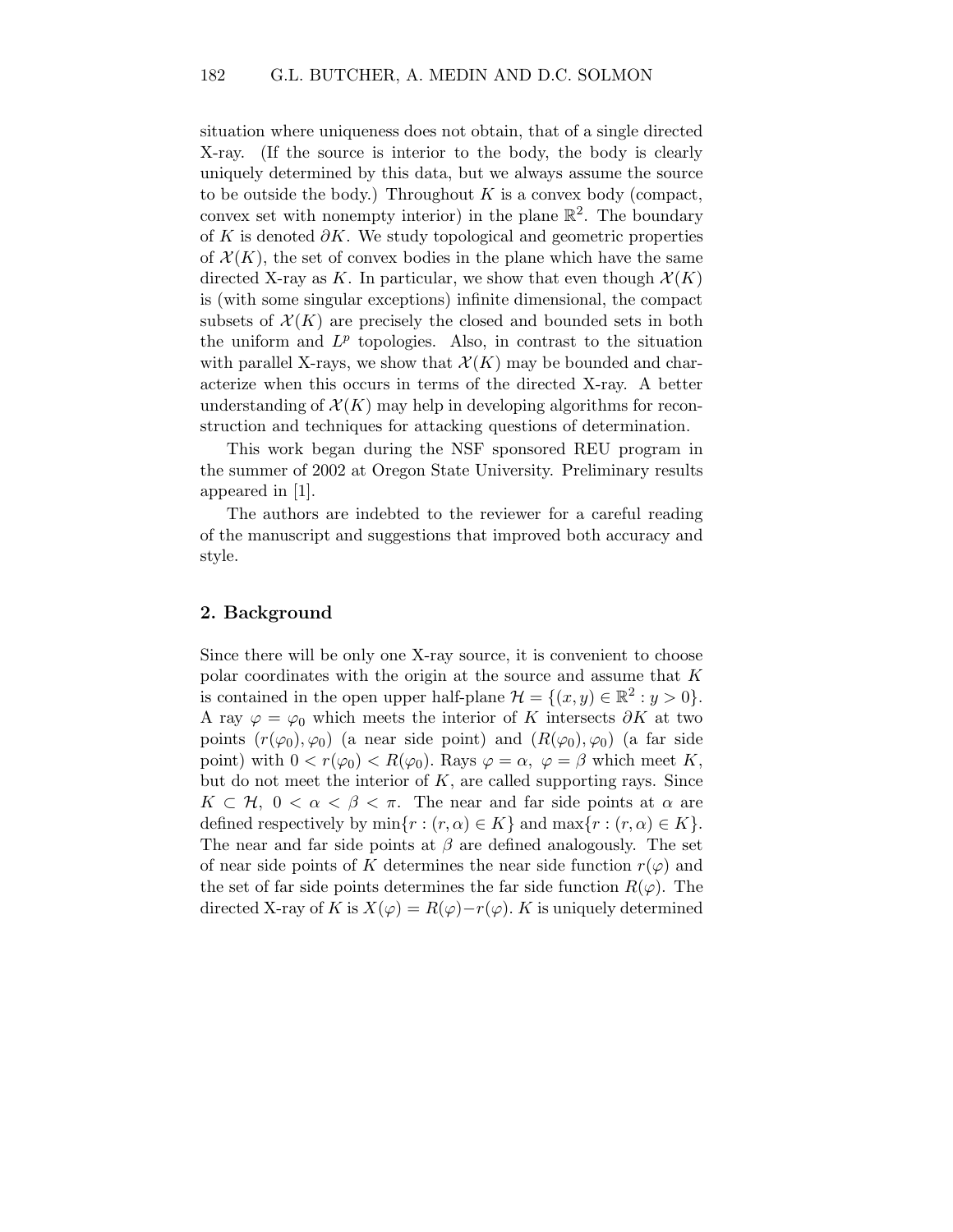by any pair of the three functions  $r$ ,  $R$ ,  $X$ .

Throughout, the independent variable of a function will be the polar variable  $\varphi \in [\alpha, \beta]$  and functions f, F, r, R, X are defined and nonnegative on that interval.

A function  $f$  is concave away from the origin (or is a near side function) if it is continuous and given any two points on the graph of  $f$ , the chord joining the two points is separated from the origin by the graph of  $f$ .  $f$  is concave toward from the origin (or is a far side function) if it is continuous and given any two points on the graph of  $f$ , the chord joining the two points separates the graph of  $f$  from the origin. The X-ray body of K, written  $K_X$ , is the body with near side  $r = 0$  and far side  $R = X$ . Note the origin  $\mathbf{O} \in K_X$  and  $K_X$  is the only element of  $\mathcal{X}(K)$  that contains a point in  $\partial \mathcal{H}$ . (A result of Longinetti [8] shows that  $K_X$  is convex.)

It is useful to have analytical methods to determine whether a function is concave toward or away from the origin. Such are provided by the quadratic form Q introduced in [7] and operators derived from it in [6].

DEFINITION 2.1. Suppose that  $0 < \alpha \leq \varphi_1 < \varphi_2 < \varphi_3 \leq \beta < \pi$  and  $f : [\alpha, \beta] \to [0, \infty)$ . We define the quadratic form Q by

$$
Qf(\varphi_1, \varphi_2, \varphi_3) = f(\varphi_1)f(\varphi_2)\sin(\varphi_2 - \varphi_1)
$$
  
+
$$
f(\varphi_2)f(\varphi_3)\sin(\varphi_3 - \varphi_2) - f(\varphi_1)f(\varphi_3)\sin(\varphi_3 - \varphi_1).
$$

We will repeatedly use both geometric and analytic aspects of the following result [7, 6].

LEMMA 2.2. Let  $\alpha \leq \varphi_1 < \varphi_2 < \varphi_3 \leq \beta$  and  $f \geq 0$  on  $[\alpha, \beta]$ . The sum of the areas of the triangles with vertices  $(O; (f(\varphi_1), \varphi_1);$  $(f(\varphi_2),\varphi_2))$  and  $(O; (f(\varphi_2),\varphi_2); (f(\varphi_3),\varphi_3))$  is  $\leq (\geq)$  the area of the triangle with vertices  $(O; (f(\varphi_1), \varphi_1); (f(\varphi_3), \varphi_3))$  if and only if  $Qf(\varphi_1,\varphi_2,\varphi_3) \leq 0$  ( $Qf(\varphi_1,\varphi_2,\varphi_3) \geq 0$ ). Consequently a continuous, nonnegative f on  $[\alpha, \beta]$  is concave away from the origin (toward the origin) if and only if  $Qf(\varphi_1,\varphi_2,\varphi_3) \leq 0$   $(Qf(\varphi_1,\varphi_2,\varphi_3) \geq 0)$ for all choices of  $\varphi_1, \varphi_2, \varphi_3$  as designated.

Throughout, when we state that  $Qf \geq 0$  or  $Qf \leq 0$  we mean that this holds for all choices of the arguments with  $\alpha \leq \varphi_1 < \varphi_2$  $\varphi_3 \leq \beta$ .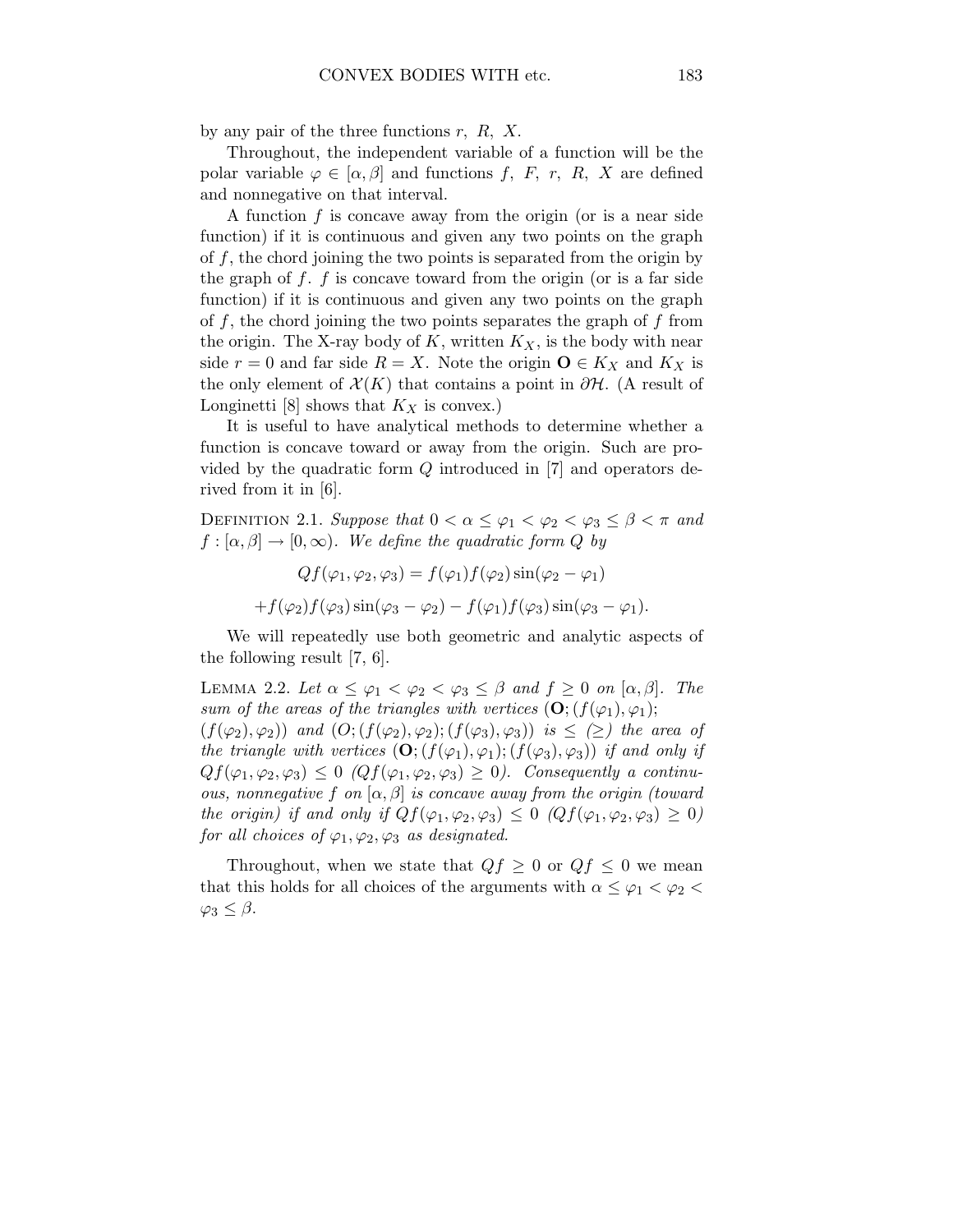We will need a formula for  $Q(f+g)$  in terms of  $Qf$  and  $Qg$ . Due to the length of the expression we write  $f_j$  for  $f(\varphi_j)$  and  $g_j$  for  $g(\varphi_j)$ .

$$
Q(f+g) = \frac{(f_1+g_1)\sin(\varphi_2-\varphi_1)+(f_3+g_3)\sin(\varphi_3-\varphi_2)}{f_1\sin(\varphi_2-\varphi_1)+f_3\sin(\varphi_3-\varphi_2)}Q(f)
$$
  
+
$$
\frac{(f_1+g_1)\sin(\varphi_2-\varphi_1)+(f_3+g_3)\sin(\varphi_3-\varphi_2)}{g_1\sin(\varphi_2-\varphi_1)+g_3\sin(\varphi_3-\varphi_2)}Q(g)
$$
  
-
$$
\frac{\sin(\varphi_2-\varphi_1)\sin(\varphi_3-\varphi_2)}{(f_1\sin(\varphi_2-\varphi_1)+f_3\sin(\varphi_3-\varphi_2))}\times \frac{\sin(\varphi_3-\varphi_1)[f_1g_3-f_3g_1]^2}{(g_1\sin(\varphi_2-\varphi_1)+g_3\sin(\varphi_3-\varphi_2))}.
$$
 (1)

We sketch the elementary and tedious derivation. From Definition 2.1

$$
Q(f+g) = (f_1+g_1)(f_2+g_2)\sin(\varphi_2-\varphi_1) + (f_2+g_2)(f_3+g_3)\sin(\varphi_3-\varphi_2)
$$

$$
-(f_1+g_1)(f_3+g_3)\sin(\varphi_3-\varphi_1).
$$

Solving for  $f_2$  and  $g_2$  in the definition of  $Q(f)$  and  $Q(g)$  gives

$$
f_2 + g_2 = \frac{Q(f) + f_1 f_3 \sin(\varphi_3 - \varphi_1)}{f_1 \sin(\varphi_2 - \varphi_1) + f_3 \sin(\varphi_3 - \varphi_2)} +
$$

$$
\frac{Q(g) + g_1 g_3 \sin(\varphi_3 - \varphi_1)}{g_1 \sin(\varphi_2 - \varphi_1) + g_3 \sin(\varphi_3 - \varphi_2)}.
$$

Now replace  $f_2 + g_2$  in the formula for  $Q(f + g)$  by the above expression. One obtains the first two term on the right hand side of (1) and the additional terms

$$
[(f_1 + g_1)\sin(\varphi_2 - \varphi_1) + (f_3 + g_3)\sin(\varphi_3 - \varphi_2)] \times
$$

$$
\left[\frac{f_1 f_3 \sin(\varphi_3 - \varphi_1)}{f_1 \sin(\varphi_2 - \varphi_1) + f_3 \sin(\varphi_3 - \varphi_2)} + \right]
$$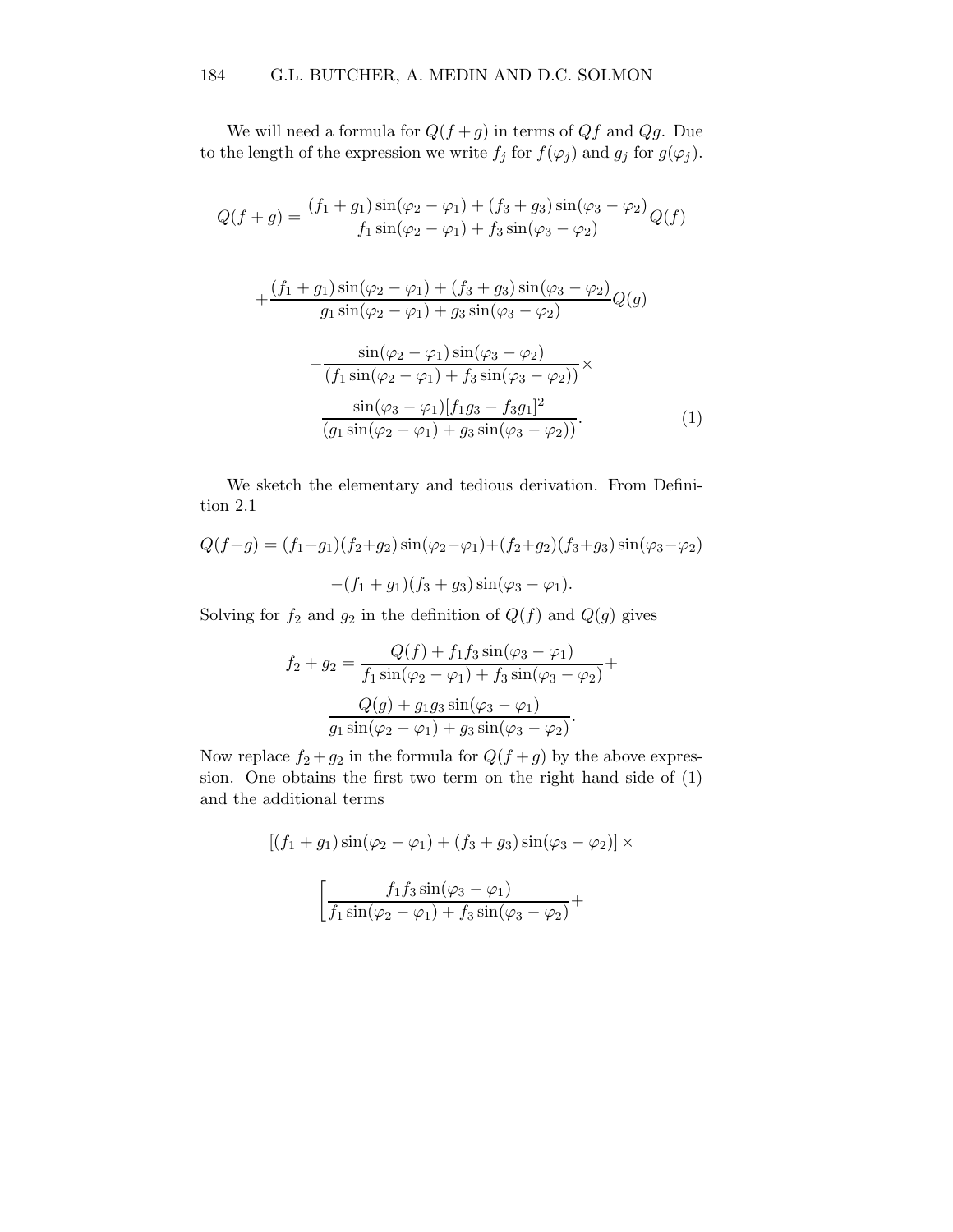$$
\frac{g_1 g_3 \sin(\varphi_3 - \varphi_1)}{g_1 \sin(\varphi_2 - \varphi_1) + g_3 \sin(\varphi_3 - \varphi_2)} - (f_1 + g_1)(f_3 + g_3) \sin(\varphi_3 - \varphi_1).
$$

It remains to show that this expression is equal to the last term in

(1). Rationalizing gives the correct denominator and with a little algebra the numerator becomes  $sin(\varphi_3 - \varphi_1)$  times

$$
f_1 f_3 [g_1 \sin(\varphi_2 - \varphi_1) + g_3 \sin(\varphi_3 - \varphi_2)]^2 +
$$
  
\n
$$
g_1 g_3 [f_1 \sin(\varphi_2 - \varphi_1) + f_3 \sin(\varphi_3 - \varphi_2)]^2 - (f_1 g_3 + f_3 g_1) \times
$$
  
\n
$$
[(f_1 \sin(\varphi_2 - \varphi_1) + f_3 \sin(\varphi_3 - \varphi_2)) \times
$$
  
\n
$$
(g_1 \sin(\varphi_2 - \varphi_1) + g_3 \sin(\varphi_3 - \varphi_2))]
$$
  
\n
$$
= \sin(\varphi_2 - \varphi_1) \sin(\varphi_3 - \varphi_2) [2f_1 f_3 g_1 g_3 - f_1^2 g_3^2 - f_3^2 f_1^2]
$$
  
\n
$$
= -\sin(\varphi_2 - \varphi_1) \sin(\varphi_3 - \varphi_2) [f_1 g_3 - f_3 g_1]^2.
$$

This completes the derivation of (1).

If we let  $\varphi_2 \downarrow \varphi_1$  in the definition of Q we obtain

$$
\lim_{\varphi_2 \downarrow \varphi_1} \frac{Qf}{\varphi_2 - \varphi_1} \tag{2}
$$

$$
= f(\varphi_1)^2 - f(\varphi_1)f(\varphi_3)\cos(\varphi_3 - \varphi_1) + f'_+(\varphi_1)f(\varphi_3)\sin(\varphi_3 - \varphi_1).
$$

Similarly, letting  $\varphi_2 \uparrow \varphi_3$  gives

$$
\lim_{\varphi_2 \uparrow \varphi_3} \frac{Qf}{\varphi_3 - \varphi_2} \tag{3}
$$

$$
= f(\varphi_3)^2 - f(\varphi_1)f(\varphi_3)\cos(\varphi_3 - \varphi_1) + f'(\varphi_3)f(\varphi_1)\sin(\varphi_3 - \varphi_1).
$$

The sign of these expressions also characterizes whether a continuous f is concave away ( $\leq 0$ ) or toward ( $\geq 0$ ) the origin. Here  $f'_{+}(f'_{-})$ denotes the right (left) hand derivative.

Another operator that we will use that characterizes the direction of concavity is the curvature operator defined by

$$
\mathcal{K}f(\varphi) = f^2 + 2(f')^2 - ff'' = f^3 \left(\frac{1}{f} + \left(\frac{1}{f}\right)''\right) \tag{4}
$$

$$
= \kappa_f(\varphi)(f^2 + (f')^2)^{3/2},
$$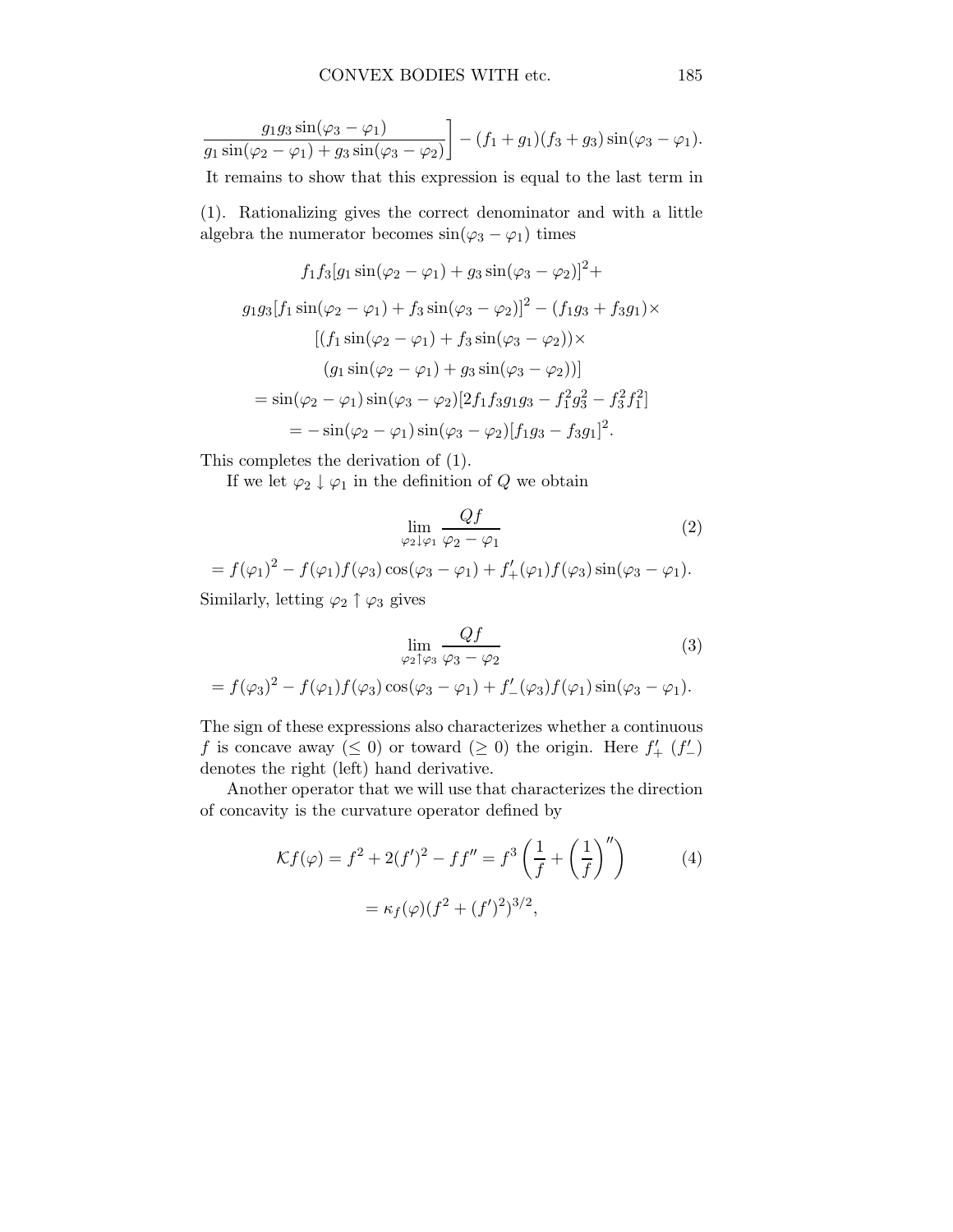where  $\kappa_f(\varphi)$  is the signed curvature of the graph of f at  $\varphi$ . This operator is well defined when  $f$  is  $C^2$ . In order to deal with the general situation we will need the lower and upper curvature operators;

$$
\underline{\mathcal{K}}f(\varphi) = f^2 + 2(D_1f)^2 - f\overline{D}_2f,\tag{5}
$$

and

$$
\overline{\mathcal{K}}f(\varphi) = f^2 + 2(D_1f)^2 - f\underline{D}_2f,\tag{6}
$$

where

$$
D_1 f(t) = \frac{f'_+(t) + f'_-(t)}{2},
$$

is the average of the left and right drivatives,

$$
\underline{D}_2 f(t) = \underline{\lim}_{h \to 0+} \frac{f(t-h) + f(t+h) - 2f(t)}{h^2},
$$
  

$$
\overline{D}_2 f(t) = \overline{\lim}_{h \to 0+} \frac{f(t-h) + f(t+h) - 2f(t)}{h^2},
$$

are the lower and upper second derivatives respectively. A function  $f : [\alpha, \beta] \to [0, \infty)$  is concave away from the origin (toward the origin) if and only if it is continuous and  $\overline{\mathcal{K}}f(\varphi) \leq 0$  ( $\mathcal{K}f(\varphi) \geq 0$ ) for all  $\varphi \in (\alpha, \beta)$ . If f is concave away from or toward the origin, then  $f$  has a second derivative at almost every point and at such points  $\mathcal{K}f(\varphi) = \mathcal{K}f(\varphi) = \overline{\mathcal{K}}f(\varphi)$ . Moreover,  $\overline{\mathcal{K}}f$  exists at every point, allowing the value  $-\infty$  which occurs at all nonsmooth points (points at which f does not have a derivative). A similar situation holds for  $Kf$  when f is concave toward the origin provided  $-\infty$  is replaced by  $+\infty$ . Thus if f is concave away from (toward) the origin  $D_1 f = f'$  at points where  $\overline{\mathcal{K}} f$  ( $\underline{\mathcal{K}} f$ ) are finite. See [6] for derivations of these properties of the curvature operators.

We conclude this section with two results that will be used in the sequel. The first addresses what the conditions  $Qf \leq 0$ ,  $Qf \geq 0$ imply without the assumption that  $f$  is continuous.

LEMMA 2.3. 1. Suppose that  $f \geq 0$  and  $Qf \leq 0$  on  $[\alpha, \beta]$ . If  $f > 0$  at two points in  $[\alpha, \beta)$  or  $(\alpha, \beta]$ , then  $f > 0$  on  $[\alpha, \beta]$ and is continuous on  $(\alpha, \beta)$ . In any event, for any  $\varphi_0 \in [\alpha, \beta]$ ,  $\lim_{\varphi \to \varphi_0} f(\varphi)$  exists and is  $\leq f(\varphi_0)$ .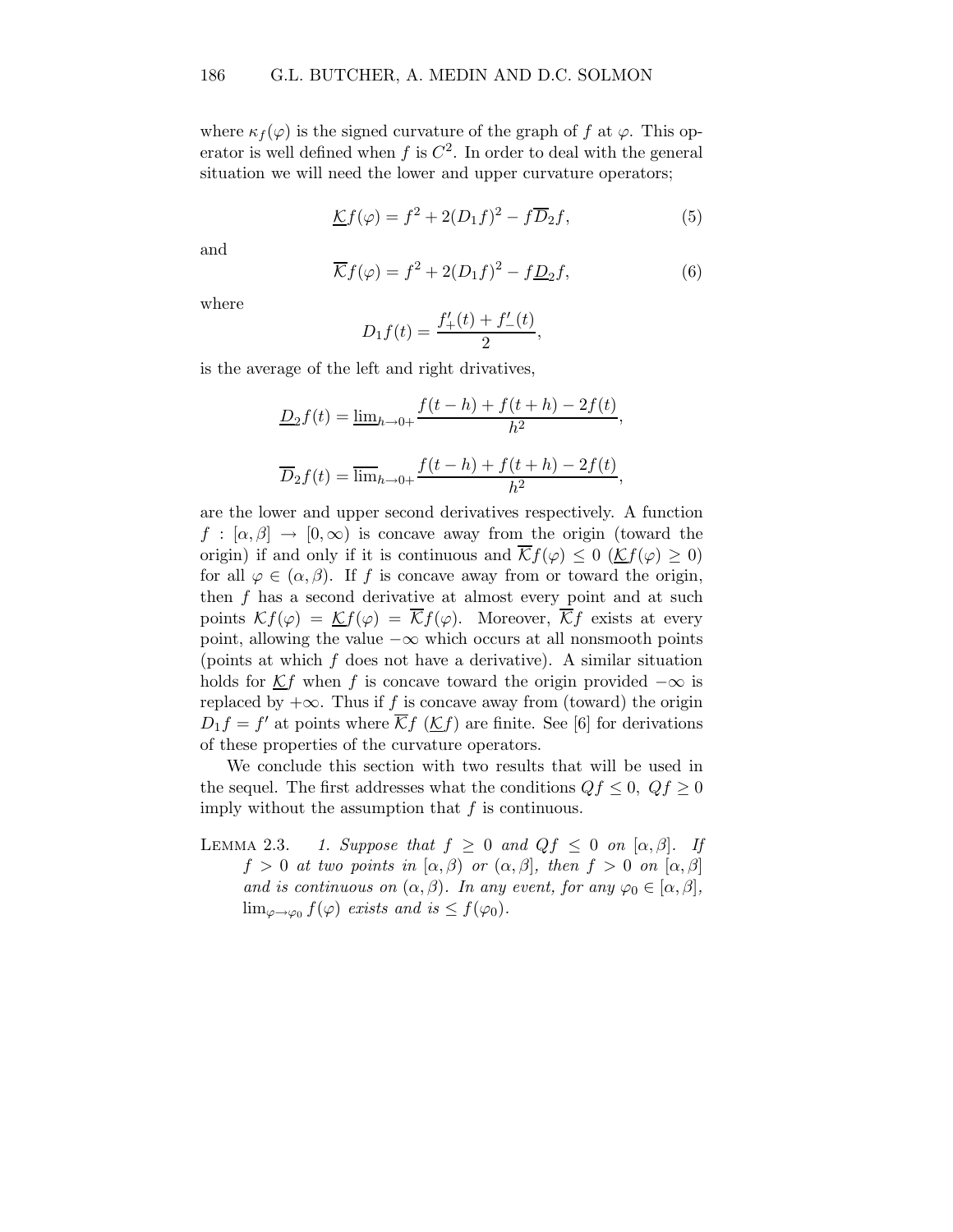2. Suppose  $F \geq 0$  and  $QF \geq 0$  on  $[\alpha, \beta]$ . If  $F > 0$  on  $(\alpha, \beta)$ , then F is continuous on  $(\alpha, \beta)$  and  $\lim_{\varphi \downarrow \alpha} F(\varphi) \geq F(\alpha)$  and  $\lim_{\varphi \uparrow \beta} F(\varphi) \geq F(\beta)$ . (One of the limits may be  $+\infty$ .)

Proof. We prove 1. (The proof of 2 is similar, although a little care needs to be taken to ensure that the limits are finite in  $(\alpha, \beta)$ .) Suppose that  $\alpha \leq \varphi_1 < \varphi_2 < \varphi_3 \leq \beta$  with  $f(\varphi_i) > 0$  for  $j = 1, 2$ . If  $f(\varphi_3) = 0$ , then  $Qf(\varphi_1, \varphi_2, \varphi_3) = f(\varphi_1)f(\varphi_2) \sin(\varphi_2 - \varphi_1) > 0$  which is a contradiction. Hence  $f > 0$  on  $[\varphi_2, \beta]$ . The same argument shows that if  $\varphi \in [\alpha, \varphi_2]$  and  $f(\varphi) = 0$ , then  $Qf(\varphi, \varphi_2, \beta) > 0$ . Hence  $f > 0$ on  $[\alpha, \beta]$ . This shows that if f vanishes at any point, then there are at most two points where  $f$  is nonzero. So, if  $f$  vanishes at any point,  $\lim_{\varphi \to \varphi_0} f(\varphi) = 0 \le f(\varphi_0)$ . Thus we need only consider the case where  $f > 0$  on  $[\alpha, \beta]$ . In fact, repeating the argument above we see that this implies inf  $f > 0$ , so f is bounded below by some positive number.

Next we show that that the left and right hand limits exist at every point. From Lemma 2.2  $f(\varphi) \leq \max\{f(\alpha), f(\beta)\}\)$ , so f is bounded. Let  $f^* = \underline{\lim}_{\varphi \downarrow \varphi_0} f(\varphi)$  and  $f^{**} = \overline{\lim}_{\varphi \downarrow \varphi_0} f(\varphi)$ . Let  $\varphi_j \downarrow$  $\varphi_0, \psi_j \downarrow \varphi_0$  with  $\varphi_j < \psi_j$  such that  $f(\varphi_j) \to f^*$  and  $f(\psi_j) \to f^{**}$ . Then for all  $j > 1$ 

$$
0 \ge Qf(\varphi_j, \psi_j, \psi_1) = f(\varphi_j)f(\psi_j)\sin(\psi_j - \varphi_j)
$$
  
+ 
$$
f(\psi_j)f(\psi_1)\sin(\psi_1 - \psi_j) - f(\psi_1)f(\varphi_j)\sin(\psi_1 - \psi_j).
$$

Letting  $j \to \infty$  we obtain

$$
0 \ge f(\psi_1)(f^{**} - f^*) \sin(\psi_1 - \varphi_0).
$$

Since  $f(\psi_1) \neq 0$ , we have

$$
\overline{\lim}_{\varphi\downarrow\varphi_0} f(\varphi) = f^{**} \le f^* = \underline{\lim}_{\varphi\downarrow\varphi_0} f(\varphi).
$$

Thus equality holds throughout and the right hand limit exists. If we replace  $\varphi_j$  by  $\varphi_0$  and repeat the same argument, we find  $\lim_{\varphi\downarrow\varphi_0} f(\varphi) \leq f(\varphi_0)$ . The proof for the left hand limit is essentially the same. It remains to show that f is continuous on  $(\alpha, \beta)$ .

Fix  $\varphi_0 \in (\alpha, \beta)$  and define  $f(\varphi_0+) = \lim_{\varphi \downarrow \varphi_0} f(\varphi)$  and  $f(\varphi_0-)$  $=\lim_{\varphi\uparrow\varphi_0} f(\varphi)$ . Let  $\varphi_1 = \varphi_0 - \gamma$ ,  $\varphi_2 = \varphi_0$  and  $\varphi_3 = \varphi_0 + \gamma$  where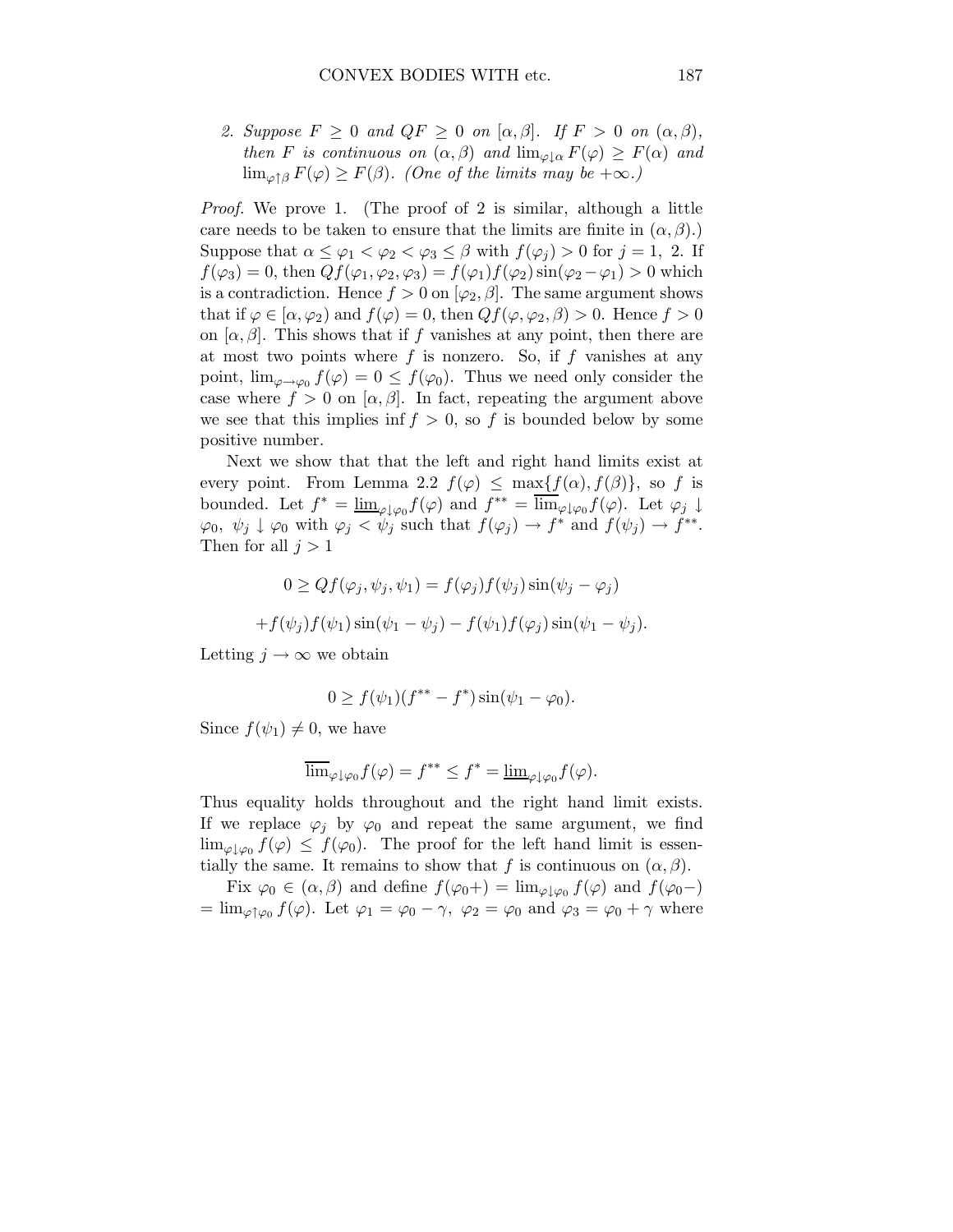$\gamma > 0$  is small. Since  $Qf \leq 0, 0 \geq \lim_{\gamma \to 0} \frac{Qf(\varphi_1, \varphi_2, \varphi_3)}{\sin \gamma}$  $\frac{\varphi_1,\varphi_2,\varphi_3)}{\sin\gamma}$ . On the other hand

$$
\lim_{\gamma \to 0} \frac{Qf(\varphi_1, \varphi_2, \varphi_3)}{\sin \gamma} = f(\varphi_0) f(\varphi_0+) + f(\varphi_0 -) f(\varphi_0) - 2f(\varphi_0 -) f(\varphi_0 +)
$$

$$
= f(\varphi_0) + f(\varphi_0) - f(\varphi_0 -) + f(\varphi_0 -) (f(\varphi_0) - f(\varphi_0 +) \ge 0,
$$

since  $f(\varphi_0) \geq f(\varphi_0+)$  and  $f(\varphi_0) \geq f(\varphi_0-)$ . Since  $f(\varphi_0+) > 0$  and  $f(\varphi_0-) > 0$ , we must have  $f(\varphi_0) = f(\varphi_0+) = f(\varphi_0-)$ , completing the proof.  $\Box$ 

The last result of the section summarizes some topological properties of  $\mathcal{X}(K)$  that we will use. See Theorem 5.1 [6].

THEOREM 2.4. Let  $K \subset \mathcal{H}$  be a convex body with near side r, far side R and directed X-ray  $X = R - r$ . Then for  $0 \le t \le 1$ , the body  $K_t$  with near side tr and far side  $tr + X$  is convex. Hence  $\mathcal{X}(K)$  is star-shaped with respect to the X-ray body  $K_X$ . Thus  $\mathcal{X}(K)$  is both path connected and simply connected.

#### 3. Metrics and Compactness.

We first study  $\mathcal{X}(K)$  under the topology of uniform convergence.

DEFINITION 3.1. Let L,  $M \in \mathcal{X}(K)$ . The distance between L and  $M$  is  $d_{\infty}(L, M) = ||r - s||_{\infty} = \max_{\varphi \in [\alpha, \beta]} |r(\varphi) - s(\varphi)|$ , where r, s are the near side functions of L, M respectively.

Since the near side of the X-ray body  $K_X$  is the zero function,  $d_{\infty}(K_X, L) = ||r||_{\infty} = \max_{\varphi \in [\alpha, \beta]} r(\varphi) = \max\{r(\alpha), r(\beta)\}.$  A subset S of  $\mathcal{X}(K)$  is bounded (more precisely uniformly bounded) if there exists a finite  $A > 0$  such that if r is the near side function of a body in S, then  $||r||_{\infty} \leq A$ .

DEFINITION 3.2. Let  $\mathcal F$  be a family of continuous real valued functions defined on an interval I.  $\mathcal F$  is equicontinuous on I if for each  $\epsilon > 0$  there exists  $\delta > 0$  such that  $g \in \mathcal{F}$ ,  $x, y \in I$  and  $|x - y| < \delta$ implies  $|g(x)-g(y)| < \epsilon$ . F is equicontinuous at a point  $x_0 \in I$  if for each  $\epsilon > 0$  there exists  $\delta > 0$  such that  $g \in \mathcal{F}$ ,  $x \in I$  and  $|x-x_0| < \delta$ implies  $|g(x) - g(x_0)| < \epsilon$ .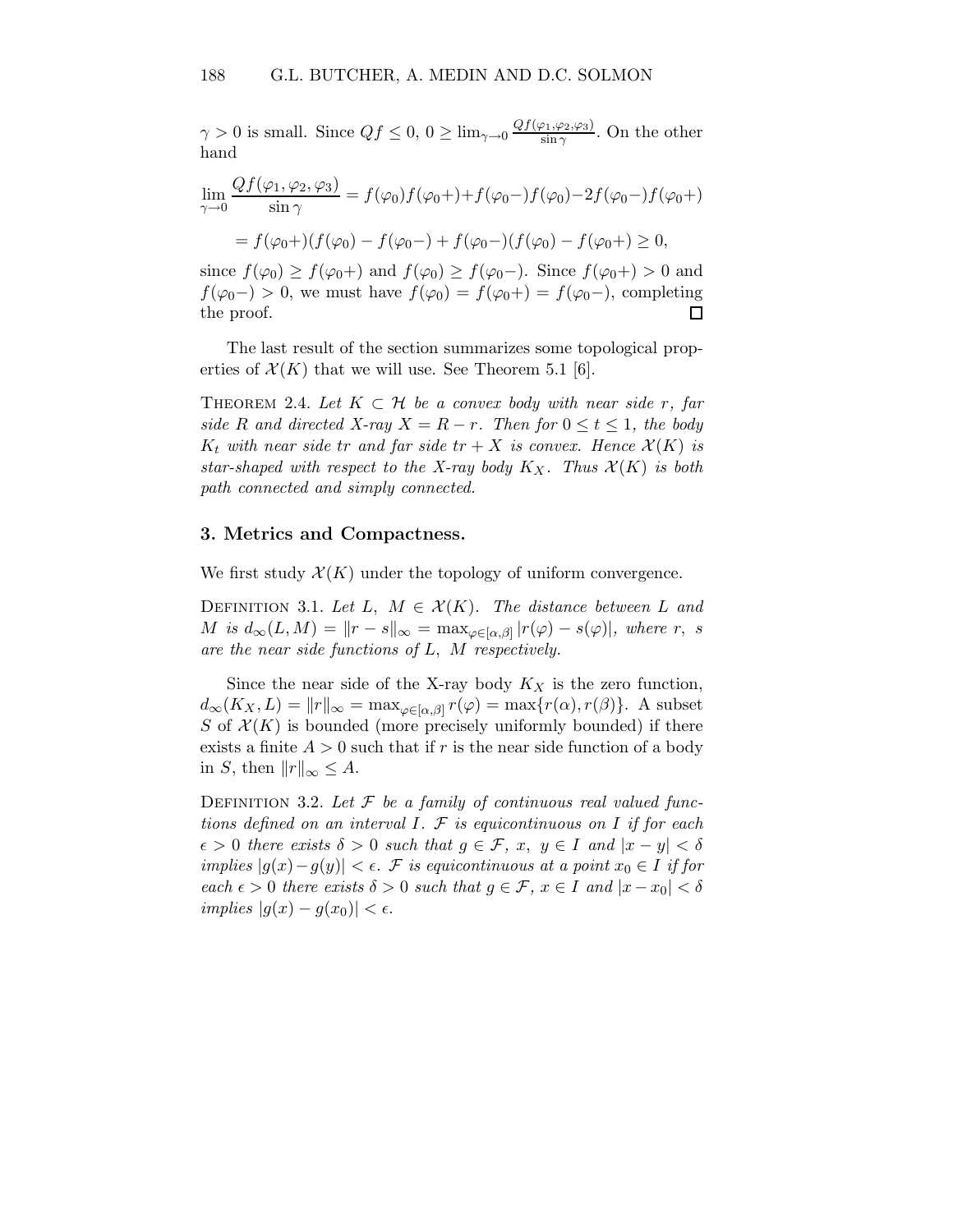We will say that a subset of  $\mathcal{X}(K)$  is equicontinuous on an interval (at a point) when the family of near side functions, associated to the bodies in the set, is equicontinuous according to the above definition.

The main result of this section is the following.

THEOREM 3.3. The space  $\mathcal{X}(K)$  is complete in the metric of uniform convergence. Moreover closed, bounded subsets of  $\mathcal{X}(K)$  are compact and consequently bounded subsets are equicontinuous.

(By compact we mean sequentially or countably compact. That is, a subset  $A$  of a metric space  $M$  is compact if every sequence from A contains a subsequence that converges to a point in A. As is well known, in a metric space this is equivalent to the open covering definition of compactness. See [5] for example .)

The completeness is easy. Indeed, if  $\{r_j\}$  is a Cauchy sequence of near side functions of convex bodies in  $\mathcal{X}(K)$ , then by the completeness of the continuous functions on a compact interval in the uniform topology,  $\{r_i\}$  converges uniformly to a continuous function r and  $Qr \leq 0$  since each  $Qr_j$  is. So r is concave away from the origin. Similarly,  $R_j = r_j + X$  converges uniformly to the continuous function  $R = r + X$ .  $QR \ge 0$  since each  $QR_j$  is, and hence R is concave toward the origin. Thus the body with near side function  $r$ and far side function  $R$  is convex with directed X-ray  $X$ .

The characterization of the compact sets requires two lemmas.

LEMMA 3.4. Bounded subsets of  $\mathcal{X}(K)$  are equicontinuous on compact subsets of  $(\alpha, \beta)$ .

*Proof.* Fix  $\alpha_0$ ,  $\beta_0$  such that  $\alpha < \alpha_0 < \beta_0 < \beta$  and let r be a near side function of a convex body in  $\mathcal{X}(K)$ . In light of (1), (2) and the fact that  $Q(r+X) \geq 0$ , evaluating  $\lim_{\varphi_2 \downarrow \varphi_1} \frac{Q(r+X)}{\varphi_2 - \varphi_1}$  $\frac{\sqrt{(r+\Lambda)}}{\varphi_2-\varphi_1}$  gives

$$
0 \le \frac{r_3 + X_3}{r_3} [r_1^2 - r_1 r_3 \cos(\varphi_3 - \varphi_1) + r_3 r_1' + \sin(\varphi_3 - \varphi_1)]
$$
  
+ 
$$
\frac{r_3 + X_3}{X_3} [X_1^2 - X_1 X_3 \cos(\varphi_3 - \varphi_1) + X_3 X_1' + \sin(\varphi_3 - \varphi_1)]
$$
  
- 
$$
\frac{(r_1 X_3 - r_3 X_1)^2}{r_3 X_3},
$$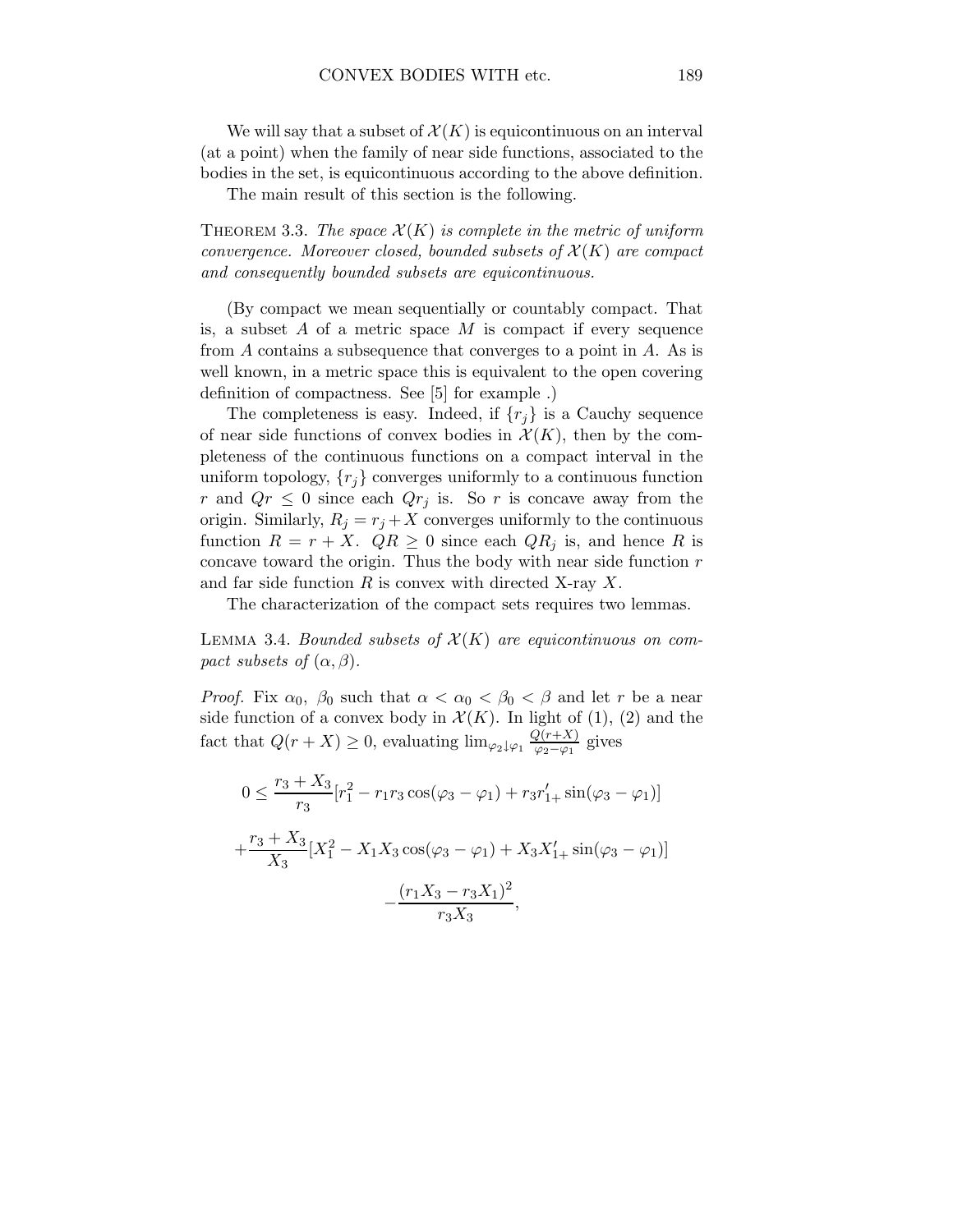where we again use the abbreviated notation  $r_j = r(\varphi_j)$  etc. Since  $Qr \le 0$ , (2) gives  $r_1^2 - r_1r_3 \cos(\varphi_3 - \varphi_1) + r_3r'_{1+} \sin(\varphi_3 - \varphi_1) \le 0$ , so

 $|r_1X_3 - r_3X_1|$ 

$$
\leq \sqrt{r_3(r_3 + X_3)} \sqrt{X_1^2 - X_1 X_3 \cos(\varphi_3 - \varphi_1) + X_3 X_{1+}' \sin(\varphi_3 - \varphi_1)}.
$$
  
Now  $r_1 X_3 - r_3 X_1 = X_3(r_1 - r_3) + r_3(X_3 - X_1)$  and hence  

$$
X_3|r_3 - r_1| - r_3|X_3 - X_1| \leq |r_1 X_3 - r_3 X_1|.
$$

Combining these inequalities we obtain

$$
|r_1-r_3|\le \frac{r_3}{X_3}|X_3-X_1|+
$$

$$
\frac{\sqrt{r_3(r_3 + X_3)}}{X_3} \sqrt{X_1^2 - X_1 X_3 \cos(\varphi_3 - \varphi_1) + X_3 X_{1+}' \sin(\varphi_3 - \varphi_1)}.
$$

If we restrict X to  $[\alpha_0, \beta_0]$ , then  $X_3 \ge a > 0$  for some fixed positive number a and  $|X'_{1+}|$  is bounded by [6] Lemma 2.1.5. Hence if  $||r||_{\infty} \le$ M, then given  $\epsilon > 0$ , there exists  $\delta > 0$  such that  $\varphi_1, \varphi_3 \in [\alpha_0, \beta_0]$ and  $\varphi_3 - \varphi_1 < \delta$  implies  $|r_1 - r_3| < \epsilon$ . So, bounded subsets of  $\mathcal{X}(K)$ are equicontinuous on  $[\alpha_0, \beta_0]$ .  $\Box$ 

The Arzela Theorem, [5] p. 102, characterizes the compact subsets of the continuous functions on a compact interval (in the uniform topology) as precisely those sets which are closed, (uniformly) bounded and equicontinuous. We need to look more closely at near side functions of bodies in  $\mathcal{X}(K)$  near the endpoints of the interval.

LEMMA 3.5. Let  $\{r_j\}$  be a sequence of near side functions of bodies in  $\mathcal{X}(K)$ . If for each  $\varphi \in [\alpha, \beta], \{r_j(\varphi)\}\)$  converges to a finite number, then  $\{r_j\}$  converges to the near side function, r, of a body in  $\mathcal{X}(K)$ . Moreover,  $\{r_j\}$  is equicontinuous on  $[\alpha, \beta]$  and  $r_j \rightarrow r$  uniformly.

*Proof.* Define r on  $[\alpha, \beta]$  by  $r(\varphi) = \lim r_i(\varphi)$ . The sequences  $\{r_i(\alpha)\}\$ and  ${r_j(\beta)}$  converge and hence are bounded. Since  $r_j$  is concave away from the origin,  $||r_j||_{\infty} = \max(r_j(\alpha), r_j(\beta))$ . Hence  $\{r_j\}$  is bounded. Also, since  $Qr_j \leq 0$  and  $Q(r_j + X) \geq 0$ , the pointwise convergence guarantees that  $Qr \leq 0$  and  $Q(r+X) \geq 0$ . Hence, if r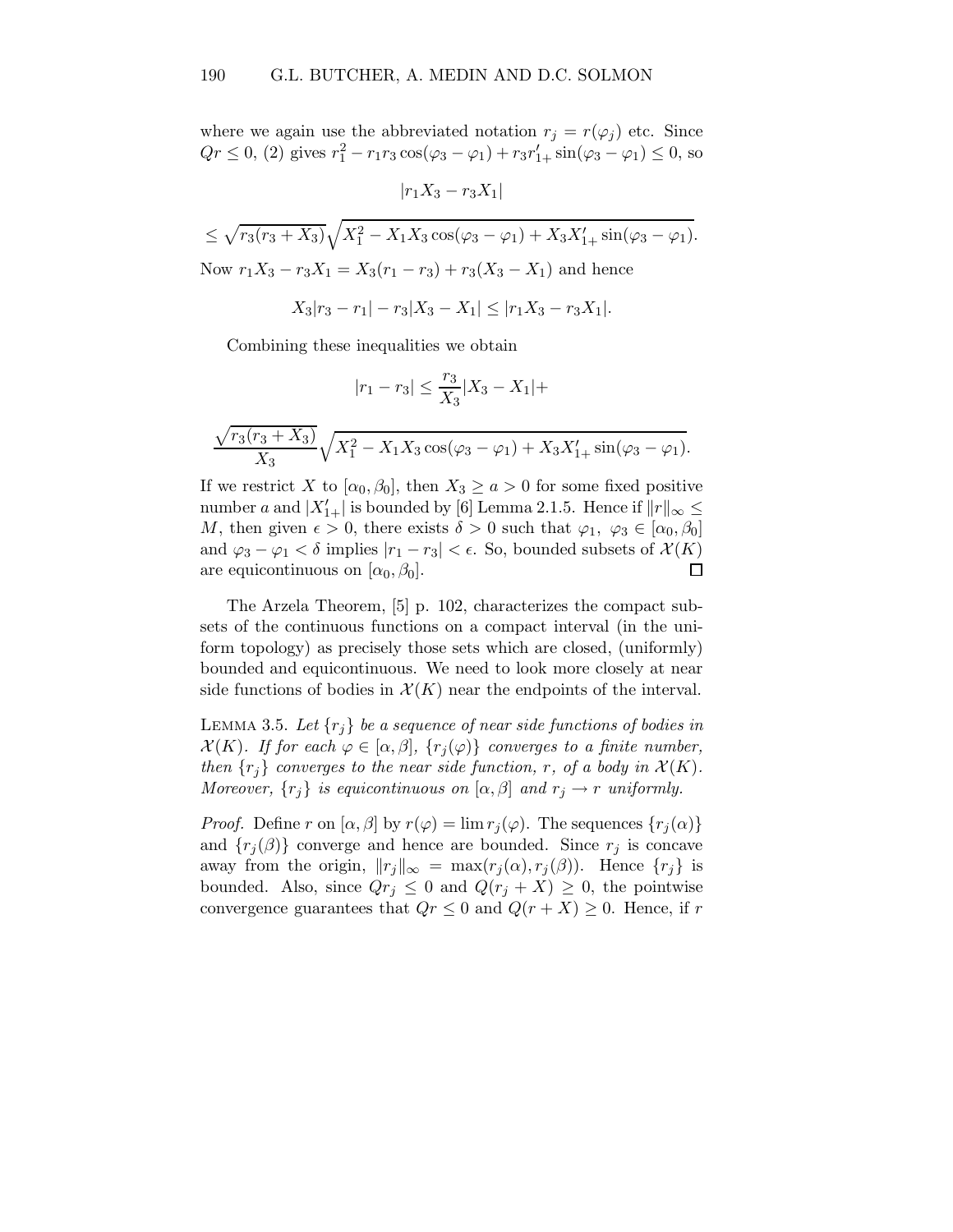is continuous on  $[\alpha, \beta]$ , then r is the near side function of a body in  $\mathcal{X}(K)$ .

From the previous lemma,  $\{r_i\}$  is equicontinuous on compact subsets of  $(\alpha, \beta)$ . By the Arzela theorem and a standard diagonalization process, there is a subsequence of  $\{r_i\}$  that converges uniformly on all compact subsets of  $(\alpha, \beta)$ . Hence r is continuous on  $(\alpha, \beta)$ . We need to show that  $r$  is continuous at the endpoints of the interval. From Lemma 2.3.1  $r(\alpha+) \leq r(\alpha)$ . It remains to show equality. If not, then  $r(\alpha+) < r(\alpha)$ . Let  $R = r + X$  and  $R_j = r_j + X$ . Each  $QR_j \geq 0$ and  $R_j$  converges pointwise to  $R = r + X \ge X > 0$  on  $(\alpha, \beta)$ . Hence we have  $R(\alpha +) = X(\alpha) + r(\alpha +) < X(\alpha) + r(\alpha) = R(\alpha)$ , which contradicts Lemma 2.3.2. The proof is identical at  $\beta$ .

Now we establish the equicontinuity of  $\{r_i\}$  on  $[\alpha, \beta]$ . Since this sequence is equicontinuous on all compact subsets of  $(\alpha, \beta)$ , a simple triangle inequality argument shows that it suffices to establish equicontinuity at  $\alpha$  and  $\beta$ . The proofs being identical, we show the sequence is equicontinuous at  $\alpha$ . For purposes of contradicton suppose that  $\{r_i\}$  is not equicontinuous at  $\alpha$ . Then there exists an  $\epsilon > 0$ and a sequence  $\varphi_j \downarrow \alpha$  such that

$$
|r_j(\varphi_j) - r_j(\alpha)| > \epsilon.
$$

Hence for j sufficiently large, either  $r_j(\varphi_j) > r(\alpha) + \epsilon/2$  or  $r(\alpha) >$  $r_i(\varphi_i) + \epsilon/2$ . We show that each leads to a contradiction.

Suppose that  $r_j(\varphi_j) > r(\alpha) + \epsilon/2$  for j sufficiently large. Then

$$
Qr_j(\alpha, \varphi_j, \varphi_1) = r_j(\alpha)r_j(\varphi_j)\sin(\varphi_j - \alpha)
$$

$$
+r_j(\varphi_1)[r_j(\varphi_j)\sin(\varphi_1 - \varphi_j) - r_j(\alpha)\sin(\varphi_1 - \alpha)]
$$

$$
= r_j(\alpha)r_j(\varphi_j)\sin(\varphi_j - \alpha) + r_j(\varphi_1)\times
$$

$$
[(r_j(\varphi_j) - r_j(\alpha))\sin(\varphi_1 - \varphi_j) - r_j(\alpha)(\sin(\varphi_1 - \alpha) - \sin(\varphi_1 - \varphi_j)] > 0,
$$

unless  $r_j(\alpha) = r_j(\varphi_1) = 0$ . Lemma 2.3 and the fact that  $r_j(\varphi_j)$  $r(\alpha) + \epsilon/2 > 0$  show this is impossible and we have a contradiction.

It remains to consider the case  $r(\alpha) > r_j(\varphi_j) + \frac{\epsilon}{2}$  for j sufficiently large. Note  $R_j = r_j + X$  and from the previous inequality and the continuity of X

$$
R_j(\alpha) - R_j(\varphi_j) = r_j(\alpha) - r_j(\varphi_j) + X(\alpha) - X(\varphi_j) > \frac{\epsilon}{4}
$$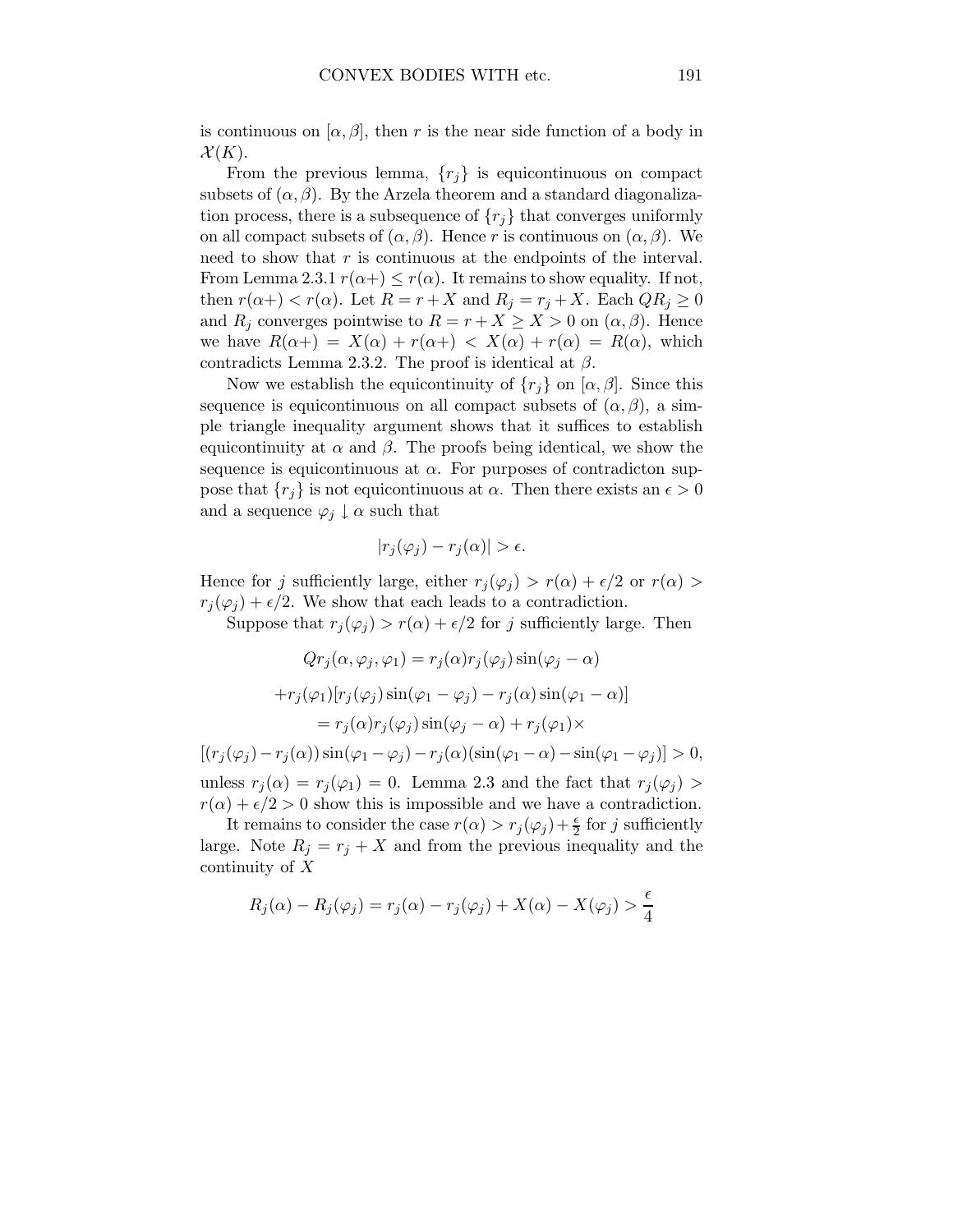for j sufficiently large. Proceeding as before with  $r_i$  replaced by  $R_i$ ,

$$
0 \le QR_j(\alpha, \varphi_j, \varphi_1) = R_j(\varphi_j)R_j(\alpha)\sin(\varphi_j - \alpha)
$$

$$
+ R_j(\varphi_j)R_j(\varphi_1)(\sin(\varphi_1 - \varphi_j) - \sin(\varphi_1 - \alpha))
$$

$$
- R_j(\varphi_1)\sin(\varphi_1 - \alpha)(R_j(\alpha) - R_j(\varphi_j)).
$$

Again as  $j \to \infty$  the first two summands go to zero, and hence for j sufficiently large

$$
0 \le QR_j(\alpha, \varphi_j, \varphi_1) < -\epsilon R_j(\varphi_1) \sin(\varphi_1 - \alpha)/8.
$$

This is a contradiction. Hence  $\{r_i\}$  is equicontinuous at  $\alpha$ .

To see that the convergence  $r_j \rightarrow r$  is uniform, note that by equicontinuity and the Arzela theorem every subsequence of  $\{r_i\}$  has a uniformly convergent subsequence. Since  $\{r_j\}$  converges pointwise to r, each uniformly convergent subsequence must also converge to r. Hence  $\{r_j\}$  itself must converge uniformly to r.

 $\Box$ 

Now, the proof of the remainder of the main theorem is easy.

*Proof of Theorem* 3.3. Let  $\{r_j\}$  be a bounded sequence of near side functions of bodies in  $\mathcal{X}(K)$ . By Lemma 3.4  $\{r_i\}$  is equicontinuous on compact subsets of  $(\alpha, \beta)$  and thus contains a subsequence that converges uniformly on compact subsets of  $(\alpha, \beta)$  to a function r that is continuous on  $(\alpha, \beta)$ . Choosing further subsequences if necessary, we obtain a subsequence of the original that converges also at  $\alpha$  and  $β$ . By the previous lemma, this subsequence converges uniformly to a function that is the near side of a convex body in  $\mathcal{X}(K)$ . Hence closed, bounded subsets of  $\mathcal{X}(K)$  are compact.

Further, from the Arzela Theorem the compact subsets are precisely those sets which are closed, bounded and equicontinuous. Hence bounded subsets of  $\mathcal{X}(K)$  are equicontinuous completing the proof.

Before discussing the  $L^p$  topologies we will need the following.

LEMMA 3.6. Fix  $\epsilon > 0$  and define  $C_{\epsilon} = \inf \left[ \frac{\min r(\varphi)}{\|r\|_{\infty}} \right]$  $\frac{\sin r(\varphi)}{\|r\|_{\infty}}$  where the inf is taken over all  $L \in \mathcal{X}(K)$  whose near side function satisfies  $||r||_{\infty} \ge$  $\epsilon$ . Then  $C_{\epsilon} > 0$  and is an increasing function of  $\epsilon$ . Morevoer, if  $\inf_{\varphi \in (\alpha,\beta)} \underline{\mathcal{K}}X > 0$ , then  $C_{\epsilon} \to 0$  as  $\epsilon \to 0$ .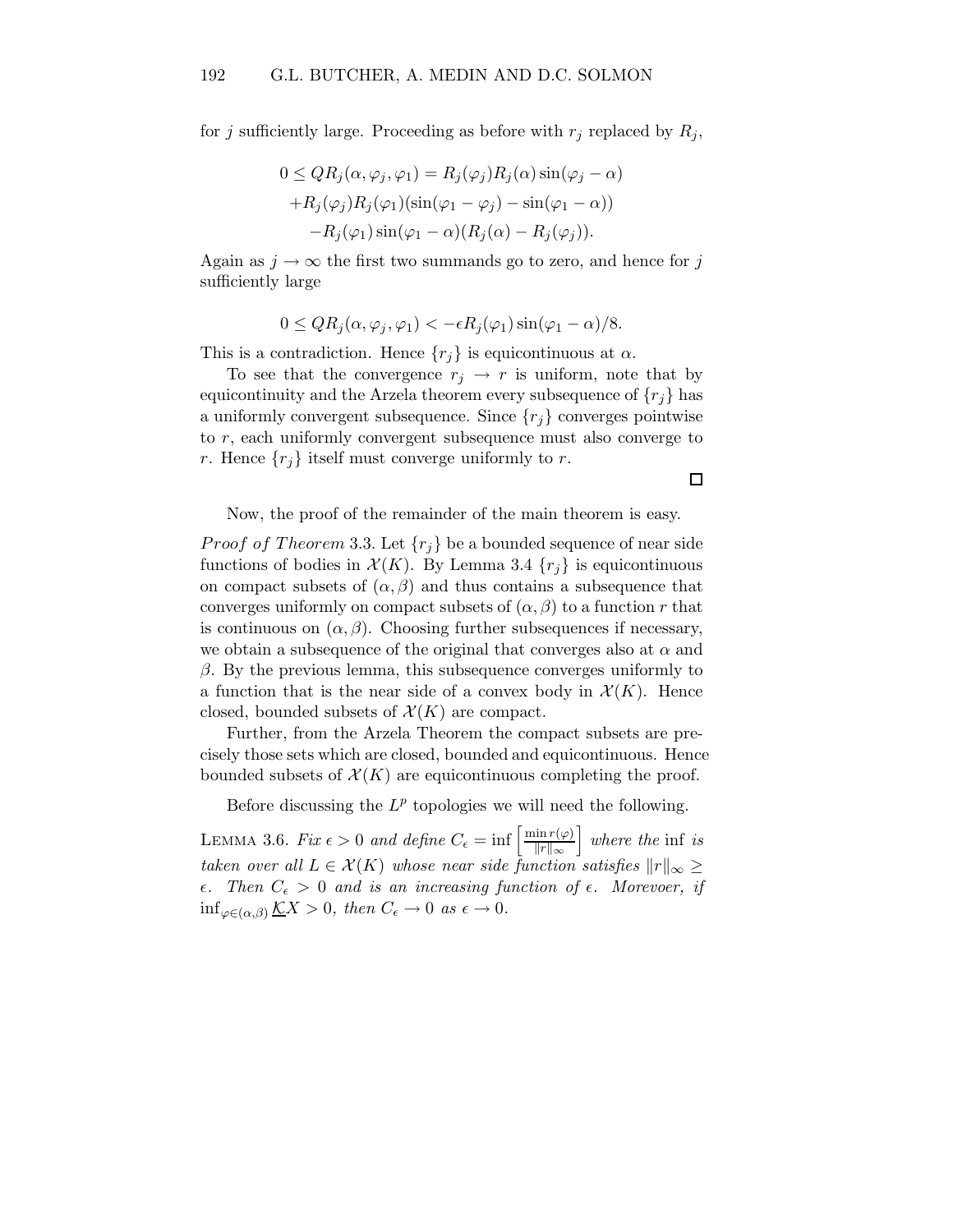*Proof.* First we show that for each  $\epsilon > 0$ ,  $C_{\epsilon} > 0$ . Suppose not. Then there exists a sequence of near side functions  $\{r_i\}$  of bodies in  $\mathcal{X}(K)$  such that  $||r_j||_{\infty} \geq \epsilon$  and  $\frac{\min r_j(\varphi)}{||r_j||_{\infty}} \to 0$  as  $j \to \infty$ . Consider the functions  $s_j = \frac{\epsilon r_j}{\|r_i\|}$  $\frac{e^{i}j}{\|r_j\|_{\infty}}$ .  $\|s_j\|_{\infty} = \epsilon$  and from Theorem 2.4 each  $s_j$  is a nearside function of a body in  $\mathcal{X}(K)$ . Thus  $\{s_j\}$  contains a subsequence that converges uniformly to a near side function  $s$  of a body in  $\mathcal{X}(K)$ . By construction  $||s||_{\infty} = \epsilon > 0$  and min  $s = 0$ which contradicts Lemma 2.3.1. Hence  $C_{\epsilon} > 0$ . It is clear from the definition that  $C_{\epsilon}$  is an increasing function of  $\epsilon$ . Suppose now that inf  $KX > 0$ . By Theorem 7.3 [6] for any line (segment)  $\ell$  that intersects both supporting rays, the body with near side  $t\ell$  and far side  $t\ell + X$  is in  $\mathcal{X}(K)$  when  $t > 0$  is sufficiently small. In particular, for  $\alpha > \psi > \beta - \pi$  consider the line  $\ell(\varphi) = \frac{\csc(\psi - \varphi)}{\csc(\psi - \alpha)}$ . The ratio  $\frac{\ell(\beta)}{\ell(\alpha)} = \frac{\csc(\psi-\beta)}{\csc(\psi-\alpha)}$  $\frac{\csc(\psi-\rho)}{\csc(\psi-\alpha)}$  goes to 0 as  $\psi \to \alpha$ .  $\Box$ 

The lemma has an immediate corollary that will be useful when discussing boundedness of  $\mathcal{X}(K)$ .

COROLLARY 3.7. Let  $\{r_i\}$  be a sequence of near side functions of bodies in  $\mathcal{X}(K)$ . If  $||r_j||_{\infty} \to \infty$  as  $j \to \infty$ , then  $\min r_j \to \infty$  as  $j \rightarrow \infty$ .

The  $L^p$  metrics,  $1 \leq p < \infty$  on  $\mathcal{X}(K)$  are defined in the natural way. If r, s are near side functions of bodies L, M in  $\mathcal{X}(K)$ , then the distance between  $L$  and  $M$  is

$$
d_p(L, M) = ||r - s||_p = \left[ \int_{\alpha}^{\beta} |r(\varphi) - s(\varphi)|^p d\varphi \right]^{1/p}.
$$

Since the area under a polar curve r on  $[\alpha, \beta]$  is  $\frac{1}{2} \int_{\alpha}^{\beta} r^2 d\varphi$ ,  $||r||_2$  has a geometric interpretation. The case  $p = 2$  of Theorem 3.9 below shows that  $\mathcal{X}(K)$  is isomorphic to a closed subset of the Hilbert space  $L^2[\alpha,\beta].$ 

LEMMA 3.8. Let r be the near side function of a body in  $\mathcal{X}(K)$ . Then for  $1 \leq p < \infty$ 

1.  $||r||_p \leq (\beta - \alpha)^{1/p} ||r||_{\infty};$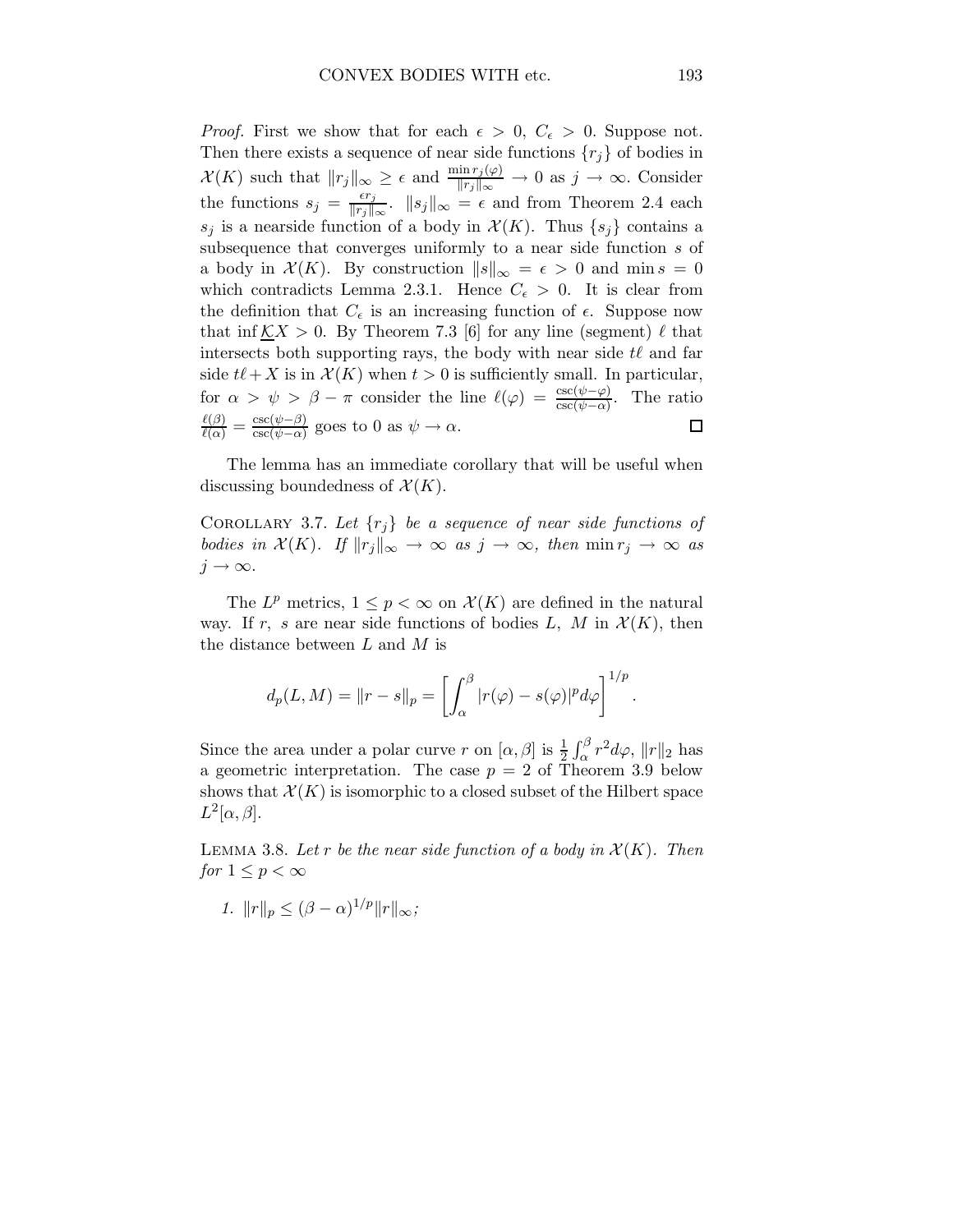2. 
$$
||r||_{\infty} < \epsilon
$$
 or  $||r||_{\infty} \leq ||r||_{p}/(C_{\epsilon}(\beta - \alpha)^{1/p}),$ 

where  $C_{\epsilon}$  is the constant defined in Lemma 3.6. Consequently, if  $S \subset \mathcal{X}(K)$  is bounded in any of the the metrics  $d_p$ ,  $1 \leq p < \infty$ , then S is bounded in the metric  $d_{\infty}$ .

Proof. The first inequality is standard. There is nothing to prove in the second if  $||r||_{\infty} < \epsilon$ , so assume that  $||r||_{\infty} \geq \epsilon$ . Then we have

$$
||r||_p^p = \int_{\alpha}^{\beta} (r(\varphi))^p d\varphi \geq (\beta - \alpha) (\min r(\varphi))^p \geq (\beta - \alpha) (C_{\epsilon} ||r||_{\infty})^p.
$$

THEOREM 3.9.  $\mathcal{X}(K)$  is complete in the metrics  $d_p$ ,  $1 \leq p \leq \infty$  and the compact sets in any of these metric spaces are precisely the closed bounded sets.

*Proof.* We need only establish the result when  $1 \leq p \leq \infty$ . Both the completeness and characterization of compact sets follow easily from the lemma and the fact that closed bounded sets are compact in the metric  $d_{\infty}$ . Indeed from the lemma any sequence that is bounded in  $d_p$  is also bounded in  $d_{\infty}$ , and has a uniformly convergent sequence (by compactness in  $d_{\infty}$ ) which must also converge in  $d_p$ .  $\Box$ 

The following is immediate.

COROLLARY 3.10. For  $1 \leq p \leq \infty$ , the metric spaces  $\{\mathcal{X}(K), d_p\}$ are equivalent, that is they are homeomorphic as topological spaces.

#### 4. Perturbation and Dimension

In this section we study one way to perturb a body in  $\mathcal{X}(K)$  and still remain in  $\mathcal{X}(K)$ . One of the consequences is that for almost all convex bodies  $K \subset \mathcal{H}, \mathcal{X}(K)$  is infinite dimensional. In fact it is locally infinite dimensional; that is if  $L \in \mathcal{X}(K)$ , U is a neighborhood of L in  $\mathcal{X}(K)$  and n is a natural number, U contains a subset homeomorphic to an open subset of  $\mathbb{R}^n$ . The only known exception is when the convex body is a parallel wedge W (a quadrilateral whose near and far sides are parallel). In this case  $\mathcal{X}(W)$  is homeomorphic to a halfline. There are functions  $R$  which are concave toward the origin on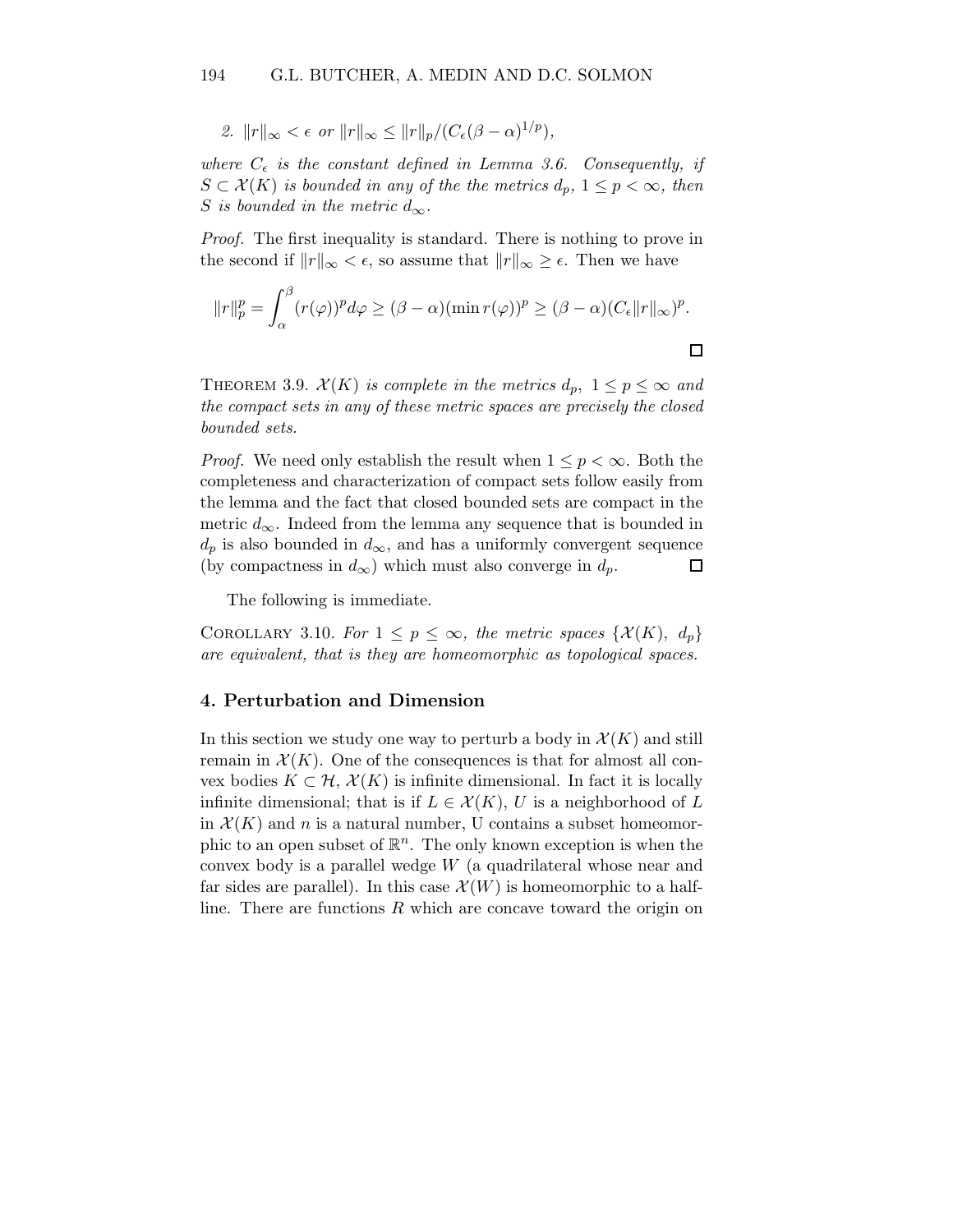$[\alpha, \beta]$  which are not directed X-rays of convex bodies in H. If L were a body with near side  $r = 0$  and far side R, then  $\mathcal{X}(L) = \{L\}$ . (See [6] Examples 6.6 - 6.8.) It appears that  $\mathcal{X}(K)$  may have dimension  $0, 1$  or  $\infty$ , with the former two exceptional.

The main tool in the next two sections will be the operators  $K, K$ and  $\overline{\mathcal{K}}$  defined in (4), (5) and (6). We will repeatedly use inequalities that these operators satisfy. The following were derived in [6] Lemma 3.8.

LEMMA 4.1. 
$$
1. \quad K(tf) = t^2 K, \quad \underline{K}(tf) = t^2 \underline{K}f, \quad \overline{K}(tf) = t^2 \overline{K}f.
$$
  
\n2. 
$$
K(f+g) = \frac{f+g}{f} Kf + \frac{f+g}{g} Kg - 2fg \left[ \frac{f'}{f} - \frac{g'}{g} \right]^2.
$$
  
\n3. 
$$
\frac{f+g}{f} \underline{K}f + \frac{f+g}{g} \underline{K}g - 2fg \left[ \frac{D_1f}{f} - \frac{D_1g}{g} \right]^2 \leq \underline{K}(f+g) \leq
$$
  
\n
$$
\leq \frac{f+g}{f} \underline{K}f + \frac{f+g}{g} \overline{K}g - 2fg \left[ \frac{D_1f}{f} - \frac{D_1g}{g} \right]^2 \leq \overline{K}(f+g) \leq
$$
  
\n
$$
\frac{f+g}{f} \overline{K}f + \frac{f+g}{g} \overline{K}g - 2fg \left[ \frac{D_1f}{f} - \frac{D_1g}{g} \right]^2.
$$
  
\n4. 
$$
\frac{f-g}{f} \underline{K}f - \frac{f-g}{g} \overline{K}g + 2fg \left[ \frac{D_1f}{f} - \frac{D_1g}{g} \right]^2 \leq \underline{K}(f-g) \leq
$$
  
\n
$$
\leq \frac{f-g}{f} \underline{K}f - \frac{f-g}{g} \underline{K}g + 2fg \left[ \frac{D_1f}{f} - \frac{D_1g}{g} \right]^2 \leq \overline{K}(f-g) \leq
$$
  
\n5. 
$$
\frac{f-g}{f} \overline{K}f - \frac{f-g}{g} \overline{K}g + 2fg \left[ \frac{D_1f}{f} - \frac{D_1g}{g} \right]^2 \leq \overline{K}(f-g) \leq
$$
  
\n
$$
\leq \frac{f-g}{f} \overline{K}f - \frac{f-g}{g} \underline{K}g + 2fg \left[ \frac{D_1f}{f} - \frac{D_1g}{g} \right]^2.
$$

It is assumed that no expression is of the form  $\infty - \infty$  and that all of the functions f, g,  $f + g$ ,  $f - g$  are positive where they occur.

In order to avoid repeatedly stating the same hypotheses (unless otherwise stated)  $r$ ,  $R$  are the near and far side functions of a convex body  $K \subset \mathcal{H}$  and  $X = R - r$ .

The following situation will be exceptional in our construction.

DEFINITION 4.2.  $\partial K$  contains parallel points of zero curvature (with respect to the source) at  $\varphi_0$ ,  $\alpha < \varphi_0 < \beta$  if  $\overline{\mathcal{K}}r(\varphi_0) = \underline{\mathcal{K}}R(\varphi_0) = 0$ and the tangent lines to  $\partial K$  at  $\varphi_0$  are parallel. More generally, we include the case where there exists a sequence  $\{\varphi_j\}, \varphi_j \to \varphi_0$  such that

$$
\lim \overline{\mathcal{K}}r(\varphi_j) = \lim \underline{\mathcal{K}}R(\varphi_j) = 0,
$$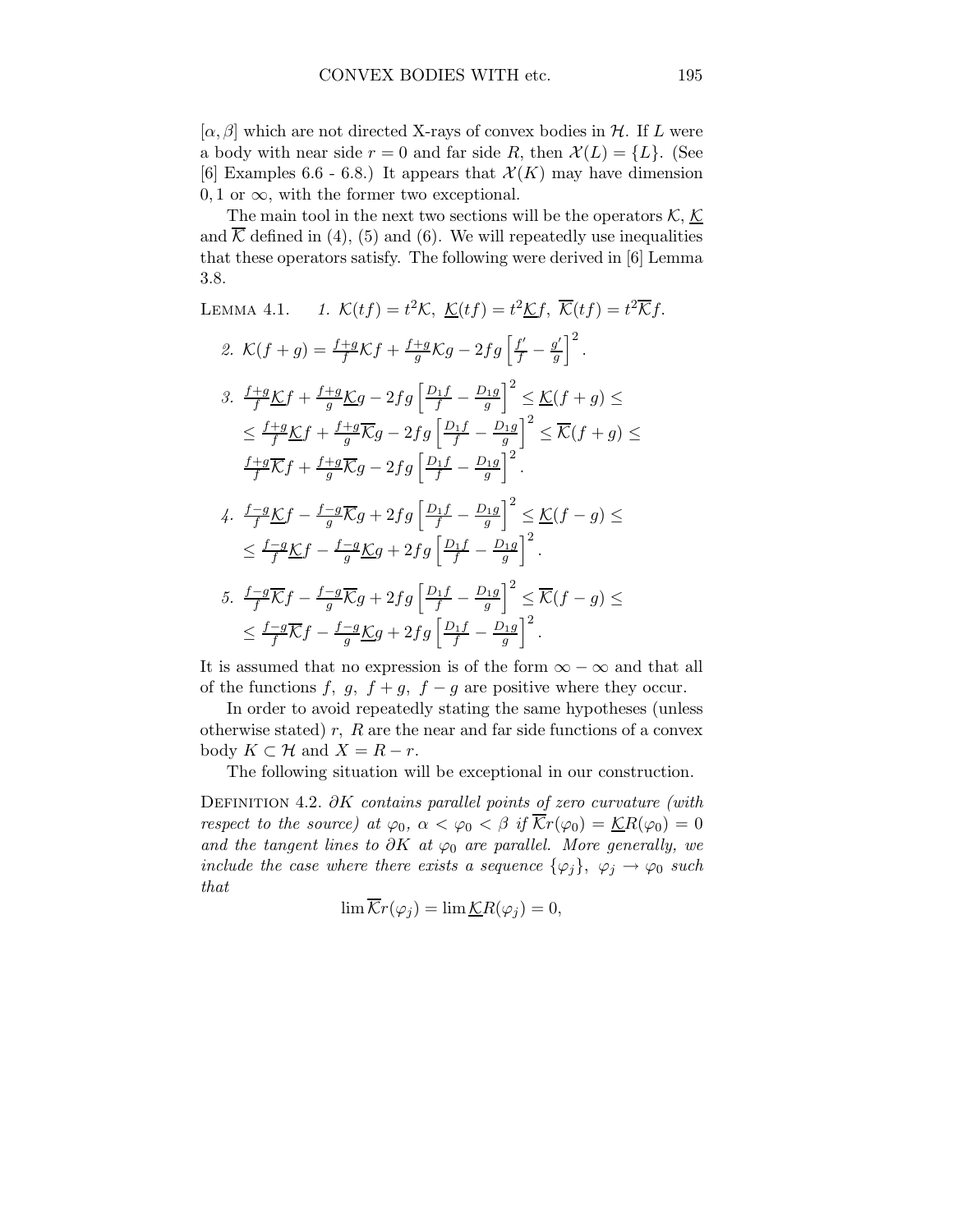and the tangent lines to  $\partial K$  at  $\varphi_0$  are parallel. If the above holds with  $\varphi_j \to \varphi_0$  replaced by  $\varphi_j \downarrow \varphi_0$  ( $\varphi_j \uparrow \varphi_0$ ) and tangent line replaced by right (respectively left) tangent line, we say that K has right (respectively left) parallel points of zero curvature at  $\varphi_0$ .

LEMMA 4.3. If  $\inf_{\varphi \in (\alpha, \beta)} \underline{K}X = 0$ , then ∂K has parallel (possibly left or right) points of zero curvature at some point  $\varphi_0$ . Conversely, if  $\partial K$  has parallel points of zero curvature at  $\varphi_0$ ,  $\lim_{\varphi \to \varphi_0} \underline{\mathcal{K}}R(\varphi) =$ 0 and  $\lim_{\varphi \to \varphi_0} \overline{\mathcal{K}}r(\varphi) = 0$ , then  $\inf_{\varphi \in (\alpha,\beta)} \underline{\mathcal{K}}X = 0$ . (The limits involving r, R may be replaced by left or right hand limits and the conclusion remains valid with obvious alterations.)

*Proof.* First suppose that  $\mathcal{K}X(\varphi_0) = 0$ . Then Lemma 4.1.4 with  $f - g = R - r$  gives

$$
0 = \underline{\mathcal{K}}X(\varphi_0) \ge \frac{X}{R}\underline{\mathcal{K}}R(\varphi_0) - \frac{X}{r}\overline{\mathcal{K}}r(\varphi_0) + 2rR\left[\frac{D_1R(\varphi_0)}{R(\varphi_0)} - \frac{D_1r(\varphi_0)}{r(\varphi_0)}\right]^2.
$$

All terms on the right are nonnegative. Hence all must vanish. Since  $\frac{R'(\varphi)}{R(\varphi)} - \frac{r'(\varphi)}{r(\varphi)} = \cot(\omega - \varphi) - \cot(\psi - \varphi)$  where  $\omega, \psi$  are the angles of inclination of the tangent line to the graphs of R, r at  $\varphi$  ([6] formula (1)), the vanishing of the last term implies that the tangent lines to  $\partial K$  at  $\varphi_0$  are parallel. However if  $\varphi_0 = \alpha$  or  $\beta$  and the tangent lines are parallel, then the expressions  $\frac{D_1 R(\varphi_0)}{R(\varphi_0)}$  and  $\frac{D_1 r(\varphi_0)}{r(\varphi_0)}$  would be infinite and opposite in sign so their difference could not vanish. Suppose that inf  $\mathcal{K}X = 0$ , but  $\mathcal{K}X(\varphi) > 0$  for all  $\varphi$ . Then choose a convergent sequence, say  $\varphi_j \to \varphi_0$ , such that  $\mathcal{K}(\varphi_j) \to 0$ . Applying Lemma 4.1.4 to  $\mathcal{K}X(\varphi_i)$  and taking the limit again gives the desired result. (If the sequence  $\varphi_i$  approached  $\varphi_0$  from the left or right, then we would have left or right parallel points of zero curvature.) For the converse, suppose  $\lim_{\varphi \to \varphi_0} \underline{\mathcal{K}}R(\varphi) = 0$  and  $\lim_{\varphi \to \varphi_0} \overline{\mathcal{K}}r(\varphi) = 0$ . Since  $R''$ ,  $r''$  exists almost everywhere, we may choose a sequence of points  $\varphi_j \to \varphi_0$  such that  $\mathcal{K}R(\varphi_j) = \mathcal{K}R(\varphi_j) = \overline{\mathcal{K}}R(\varphi_j) \to 0$  and  $\mathcal{K}r(\varphi_i) = \underline{\mathcal{K}}r(\varphi_i) = \overline{\mathcal{K}}r(\varphi_i) \to 0$ . Then, Lemma 4.1.2 gives

$$
\mathcal{K}X(\varphi_j) = \frac{X}{R}\mathcal{K}R(\varphi_j) - \frac{X}{r}\mathcal{K}r(\varphi_j) + 2rR\left[\frac{R'(\varphi_j)}{R(\varphi_j)} - \frac{r'(\varphi_j)}{r(\varphi_j)}\right]^2 \to 0
$$
  
as  $j \to \infty$ .

as  $j \to \infty$ .

$$
\qquad \qquad \Box
$$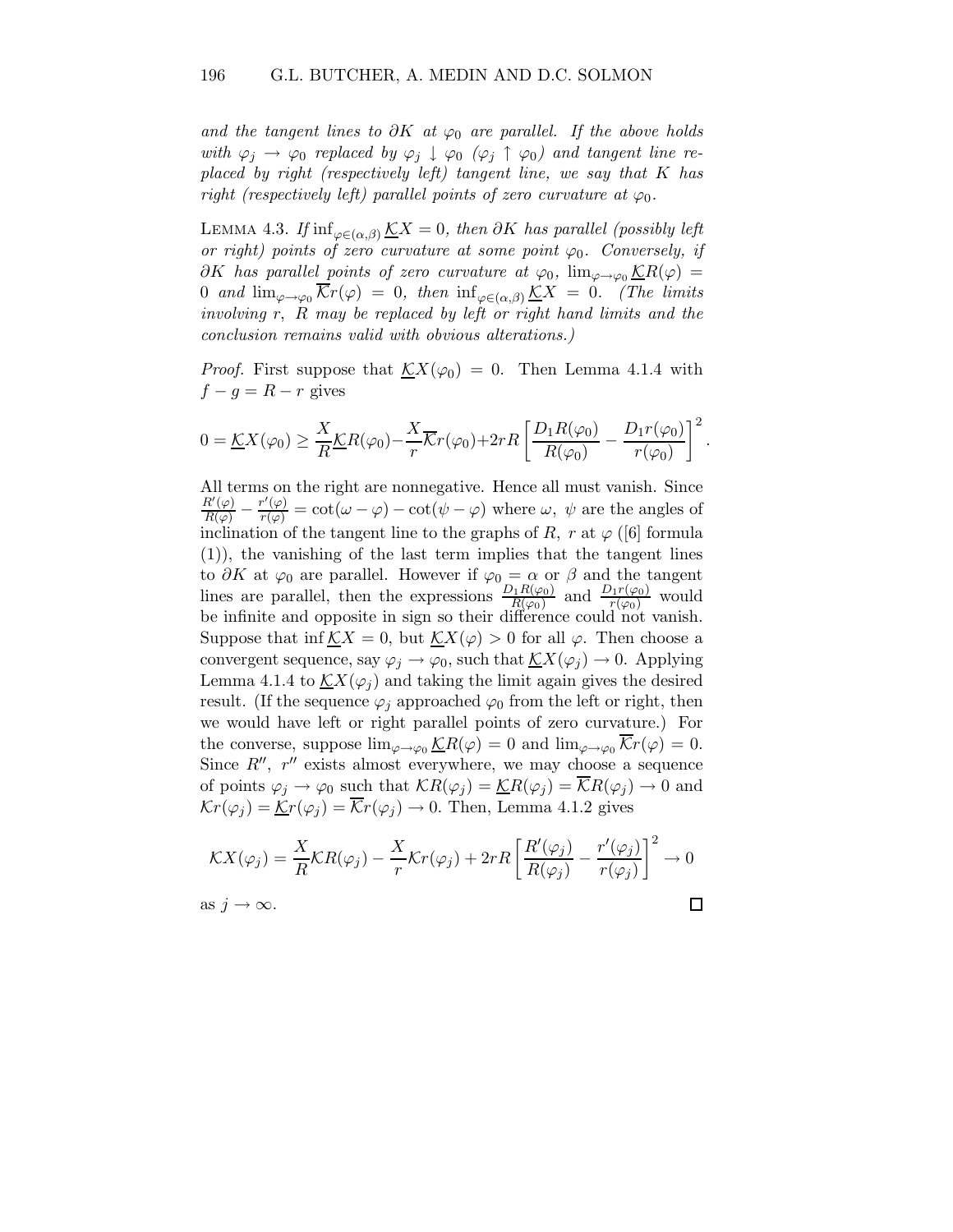LEMMA 4.4. Suppose that  $\inf_{\varphi \in (\alpha, \beta)} \underline{\mathcal{K}}R(\varphi) = 0$ . Then either  $\inf_{\varphi \in (\alpha, \beta)} \underline{K}(tr + X) > 0$  for all t,  $0 \le t < 1$ , or  $\partial K$  contains parallel points (possibly left or right) of zero curvature.

*Proof.* Since  $X = R - r$ ,  $tr + X = R - (1 - t)r$  and from Lemma 4.1.1 and 4.1.4

$$
\underline{\mathcal{K}}(tr+X) = \underline{\mathcal{K}}(R - (1-t)r) \ge \frac{R - (1-t)r}{R} \underline{\mathcal{K}}R
$$

$$
-\frac{(1-t)(R - (1-t)r)}{r} \overline{\mathcal{K}}r + 2(1-t)rR \left[\frac{D_1R}{R} - \frac{D_1r}{r}\right]^2,
$$

where all summands on the right are nonnegative. If  $inf K(tr + X)$ vanishes for some  $t, 0 \le t < 1$ , then the inf of each of the summands must vanish simultaneously and there exists a sequence  $\varphi_j \to \varphi_0$ ,  $\alpha \leq \varphi_0 \leq \beta$  such that

$$
\lim_{\varphi_j \to \varphi_0} \underline{\mathcal{K}}R(\varphi_j) = \lim_{\varphi_j \to \varphi_0} \overline{\mathcal{K}}r(\varphi_j) = \lim_{\varphi_j \to \varphi_0} \left[ \frac{D_1R}{R} - \frac{D_1r}{r} \right]^2 = 0.
$$

The last identity cannot hold at  $\alpha$  or  $\beta$ . Thus  $\alpha < \varphi_0 < \beta$ . Hence  $\partial K$  has parallel points of zero curvature at  $\varphi_0$ . The proof remains the same if the limit is replaced by a left or right hand limit.  $\Box$ 

LEMMA 4.5. For each  $t, 0 \le t < 1$ , there is a convex body  $L_t$  in  $\mathcal H$ with directed X-ray  $tr+X$ . Consequently, if F is concave toward the origin and  $> 0$  on  $[\alpha, \beta]$ , F can be uniformly approximated by functions that are directed X-rays of convex bodies in  $H$ . If in addition  $F'_{+} \rightarrow -\infty$  at  $\alpha$  (or  $F'_{-} \rightarrow +\infty$  at  $\beta$ ) and  $r \in C^{2}[\alpha, \beta]$ , then there exists a constant  $C > 0$ , independent of t,  $0 \le t \le 1$ , such that

$$
\overline{D}_2(F+tr) \le C[D_1(F+tr)]^2
$$
 for  $\varphi$  sufficiently close to  $\alpha$  (or  $\beta$ ).

*Proof.* By Theorem 2.4 the body  $K_t$  with near side tr and far side  $tr+X$  is convex for  $0 \le t \le 1$ . Take  $L_0 = K_X$ , the X-ray body of K. Fix  $t, 0 < t < 1$  and choose  $t_1$  so that  $0 < t_1 < 1-t$ . Let  $L_t$  be the body with near side  $t_1r$  and farside  $(t+t_1)r+X$ . Since  $0 < t+t_1 < 1$ , the function  $(t + t_1)r + X$  is concave toward the origin and  $L_t$  is a convex body in H with directed X-ray  $(t + t_1)r + X - t_1r = tr + X$ .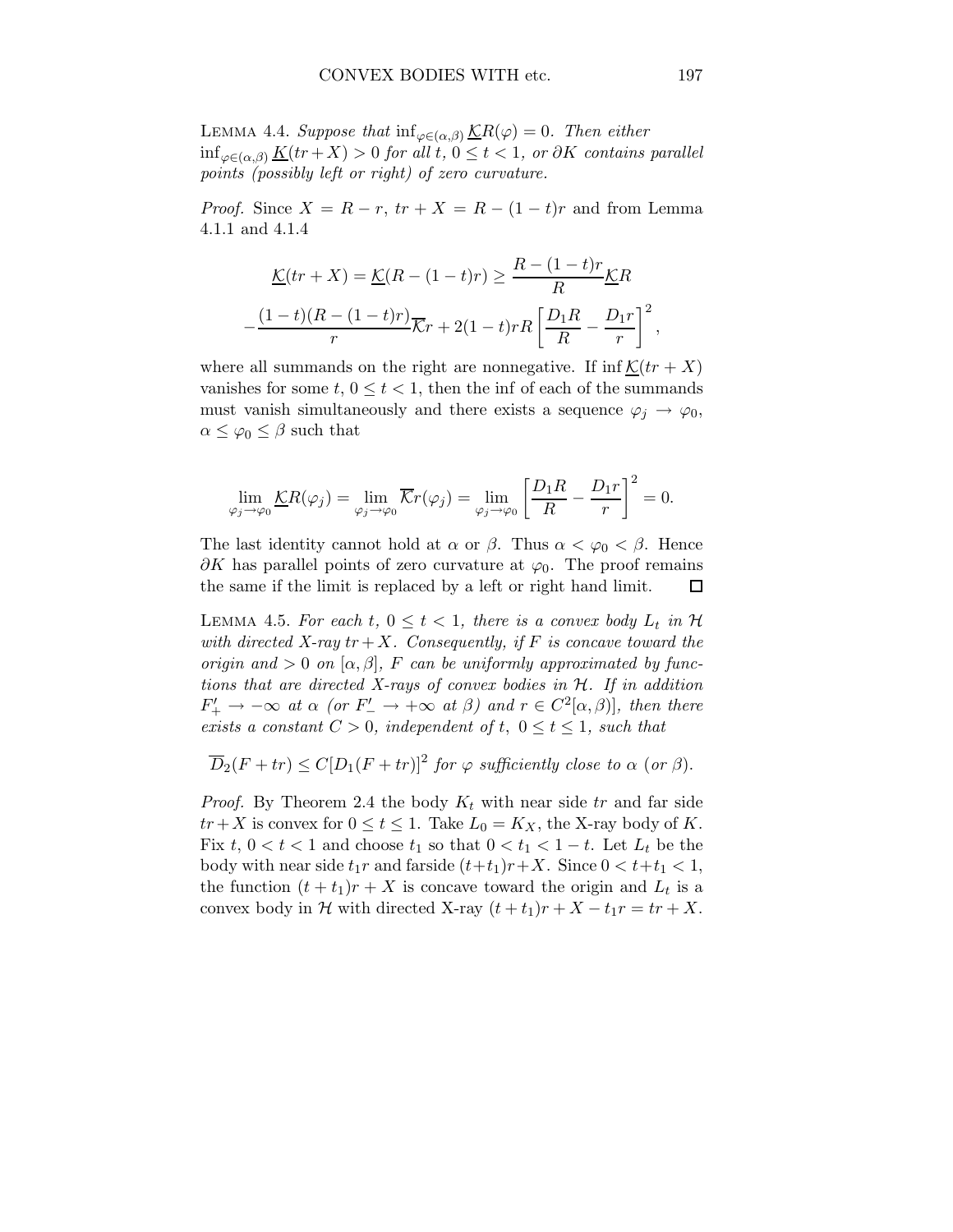If a function F is concave toward the origin and positive on  $[\alpha, \beta]$ , we can construct a convex body  $L \subset \mathcal{H}$  whose far side is F. If f is the near side of L, then the bodies  $L_t$  with near side  $tf$  and far side  $tf + (F - f), 0 \le t < 1$  provide the desired uniform approximation.

Lemma 6.3 [6] establishes the desired inequality when  $t = 0$ . When  $r \in C^2([\alpha, \beta]), r, r', r''$  are all bounded and the inequality easily extends to  $0 < t \leq 1$  uniformly in t, for a possibly bigger constant C.  $\Box$ 

THEOREM 4.6. Suppose  $\partial K$  contains no parallel points of zero curvature and  $n$  is a positive integer. Then every neighborhood of  $K$ in  $\mathcal{X}(K)$  contains a subset homeomorphic to an open set in  $\mathbb{R}^n$ . In particular since n is arbitrary, every neighborhood of  $K$  is infinite dimensional.

Proof. By the previous lemma we may assume without loss of generality that R is the directed X-ray of a convex body in  $H$ . Choose constants  $a_1 > \cdots > a_n > 1$  and sufficiently close to 1 that the functions  $f_i(\varphi) = \csc(a_i\varphi)$  are defined and positive on  $[\alpha, \beta]$ . It is not hard to see that the functions  $f_1, \dots, f_n$  are concave away from the origin and linearly independent. Indeed, one readily computes  $\mathcal{K}f_j = (1 - a_j^2)f_j^2 < 0.$  The family of convex bodies that we reconstruct will have near sides  $r + \sum_{j=1}^{n} t_j f_j$  and far sides  $R + \sum_{j=1}^{n} t_j f_j$ with the  $t_j > 0$  and sufficiently small. It is clear from Lemma 4.1.1 and 4.1.3 that  $\overline{\mathcal{K}}(r + \sum_{j=1}^n t_j f_j) \leq 0$ , so there is no difficulty with the near side. We need to show that we can choose the  $t_i$  so that the far sides are all concave toward the origin. This is done by induction on n. Since K does not contain parallel points of zero curvature and is a directed X-ray, Lemma 4.4 gives that  $\mathcal{K}R > \delta > 0$  for some positive number  $\delta$ . We show that for  $t_1 > 0$  and sufficiently small,  $\underline{\mathcal{K}}(R + tf_1) \ge \frac{\delta}{2} > 0$  for  $0 \le t \le t_1$ . From Lemma 4.1.3 we have

$$
\underline{\mathcal{K}}(R + tf_1) = \frac{R + tf_1}{R} \underline{\mathcal{K}}(R) + t \frac{R + tf_1}{f_1} \mathcal{K}f_1 - 2tf_1R \left[ \frac{D_1R}{R} - \frac{f'_1}{f_1} \right]^2
$$

$$
= \underline{\mathcal{K}}R + t \frac{R + tf_1}{f_1} \mathcal{K}f_1 + 2tf_1R \left\{ \frac{\underline{\mathcal{K}}R}{2R^2} - \left[ \frac{D_1R}{R} - \frac{f'_1}{f_1} \right]^2 \right\}.
$$

(The proof of the first step proceeds exactly like that of Theorem 6.5 [6], but we include it here for completeness.) Since  $f_1$  is  $C^2$  the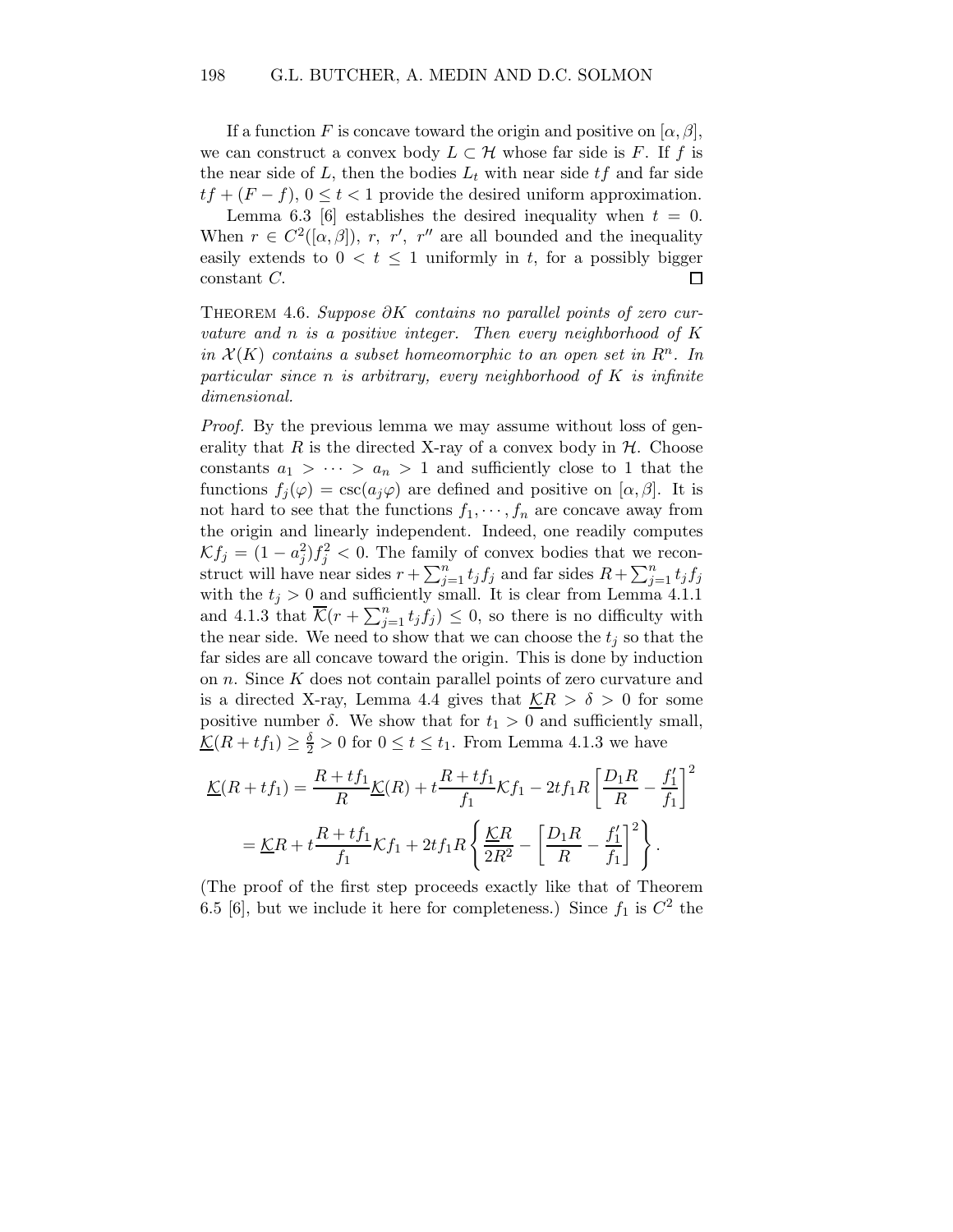second summand, though negative, goes to zero uniformly as  $t \to 0$ . Since  $R$  is bounded below by a positive number, the last term can only cause difficulty if  $D_1R$  is unbounded. This can only occur at  $\alpha$ or  $\beta$ . Thus we only need consider when  $|D_1R| \to \infty$  at these points. Expanding  $\mathcal{K}R$ , we have

$$
\underline{K}R + 2tf_1R\left\{\frac{\underline{K}R}{2R^2} - \left[\frac{D_1R}{R} - \frac{f'_1}{f_1}\right]^2\right\}
$$

$$
= \underline{K}R + tf_1\left[R - \overline{D}_2R\right] + 4tf'_1D_1R - 2tf_1R\left(\frac{f'_1}{f_1}\right)^2.
$$

Since  $\underline{\mathcal{K}}R > 0$ ,  $\overline{D}_2R < R + 2\frac{(D_1R)^2}{R}$  $\frac{d^{1}R^{1}}{R}$ . Using this and the estimate in Lemma 4.5 we have the above is

$$
\geq (C - \frac{2tf_1}{R})(D_1R)^2 + 4tf'_1RD_1R - 2tf_1R\left(\frac{f'_1}{f_1}\right)^2.
$$

Since  $R$  is bounded below by a positive number,  $f_1$  is bounded and  $C > 0$ , we have  $C - \frac{2tf_1}{R} > 0$  for t sufficiently small. Thus there exists  $t_1$  such that  $\underline{\mathcal{K}}(R + tf_1) > \frac{\delta}{2}$  whenever  $0 \le t \le t_1$ . Moreover, from Lemma 4.5 the functions  $R+tf_1$ ,  $0 \le t \le 1$  satisfy the estimate of the previous lemma. The rest follows easily by induction. Assume that  $t_1^*, \cdots t_{n-1}^*$  have been chosen such that

- 1.  $\underline{\mathcal{K}}(R + \sum_{j=1}^{n-1} t_j f_j) > \frac{\delta}{2^{n-1}}$  whenever  $0 \le t_j \le t_j^*$ , and
- 2. the functions  $R + \sum_{j=1}^{n-1} t_i f_j$  satisfy the uniform estimate of Lemma 4.5.

By induction there exists  $t_n^* > 0$  such that  $\underline{\mathcal{K}}(R + \sum_{j=1}^n t_i f_j) > \frac{\delta}{2^n} > 0$ whenever  $0 \leq t_n \leq t_n^*$ . Finally, if we let  $\epsilon > 0$  be given and choose the positive numbers  $t_1^*, \dots, t_n^*$  such that

 $\max \left[ \sum_{j=1}^n t_j^* f_j(\alpha), \sum_{j=1}^n t_j^* f_j(\beta) \right] < \epsilon$ , we have a set of dimension n in  $\mathcal{X}(K)$  contained in an  $\epsilon$  neighborhood of K. This completes the proof.  $\Box$ 

We have left open the question of dimension when  $\partial K$  contains parallel points of zero curvature, but believe that unless  $K$  is a parallel wedge,  $\mathcal{X}(K)$  is locally infinite dimensional. A way to prove this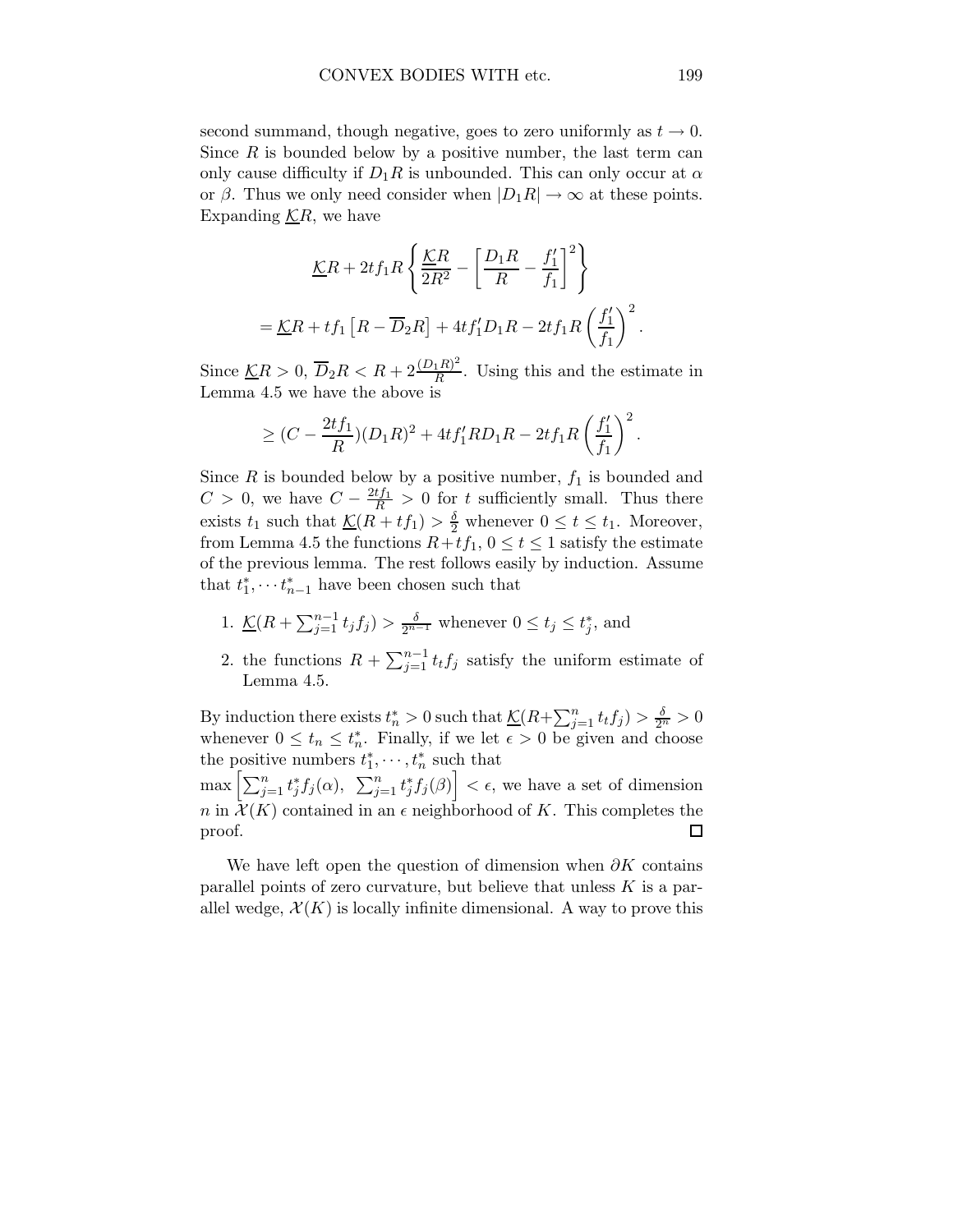would be to construct an infinite dimensional family of functions that are concave away from the origin which have zero curvature on the appropriate set, which when added to the far side of  $K$  preserves concavity toward the origin. We haven't worked out the details.

#### 5. Boundedness

The set of convex bodies with a common parallel X-ray from a single direction is clearly unbounded since translation of the convex body parallel to the direction of the X-ray does not change the X-ray. In this section we show that there are nontrivial situations where  $\mathcal{X}(K)$  is bounded, and hence compact by Theorem 3.3. We give both geometric and analytic characterizations of when  $\mathcal{X}(K)$  is bounded and specific examples.

Lemma 5.1.

$$
\frac{KX}{X^2} \ge \frac{2rR}{X^2} \left[ \frac{D_1R}{R} - \frac{D_1r}{r} \right]^2 = \frac{2r}{R} \left[ \frac{D_1X}{X} - \frac{D_1r}{r} \right]^2
$$

$$
= \frac{2R}{r} \left[ \frac{D_1X}{X} - \frac{D_1R}{R} \right]^2.
$$

*Proof.* From Lemma 4.1.4 with  $f - g = X = R - r$  we have

$$
\frac{\underline{K}X}{X^2} \ge \frac{\underline{K}R}{RX} - \frac{\overline{K}r}{rX} + \frac{2rR}{X^2} \left[ \frac{D_1R}{R} - \frac{D_1r}{r} \right]^2.
$$

Since  $X = R - r$  and  $X' = R' - r'$ , one computes

$$
\left[\frac{D_1R}{R} - \frac{D_1r}{r}\right]^2 = \frac{X^2}{r^2} \left[\frac{D_1X}{X} - \frac{D_1R}{R}\right]^2 = \frac{X^2}{R^2} \left[\frac{D_1X}{X} - \frac{D_1r}{r}\right]^2.
$$

The result follows from this and the fact that  $\mathcal{K}R \geq 0$  and  $\overline{\mathcal{K}}r \leq 0$ .  $\Box$ 

LEMMA 5.2. Suppose  $\ell$  is a line (seqment). If the body with far side  $\ell$ and near side  $\ell - X$  is convex, then the body with far side t $\ell$  and near side  $t\ell - X$  is convex for all  $t \geq 1$ . Consequently, if  $\mathcal{X}(K)$  contains a body with a flat far side, then  $\mathcal{X}(K)$  is unbounded.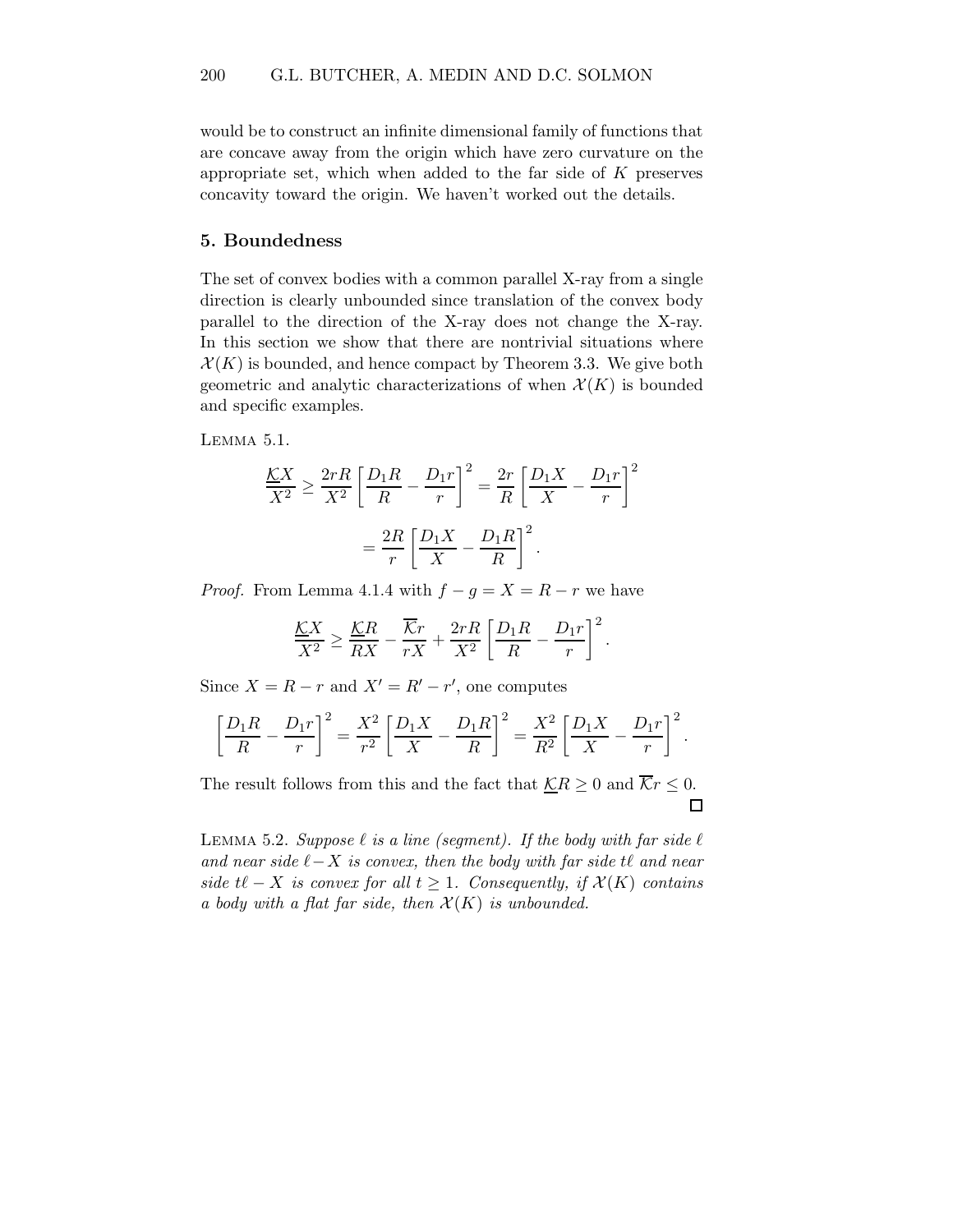*Proof.* We need to show that  $\overline{\mathcal{K}}(t\ell - X) \leq 0$  for all  $t \geq 1$ . Since  $\ell$  is a line,  $K\ell = 0$  and Lemma 4.1.5 gives

$$
\overline{\mathcal{K}}(t\ell - X) \le -\frac{t\ell - X}{X}\underline{\mathcal{K}}X + 2t\ell X \left[\frac{D_1 X}{X} - \frac{\ell'}{\ell}\right]^2 = \qquad (7)
$$

$$
= \underline{\mathcal{K}}X - t\ell X \left\{\frac{\underline{\mathcal{K}}X}{X^2} - 2\left[\frac{D_1 X}{X} - \frac{\ell'}{\ell}\right]^2\right\},
$$

the last equality holding where  $\mathcal{K}X$  is finite.

On the other hand from Lemma 4.1.3 and Lemma 5.1 (with R replaced by  $\ell$ )

$$
0 = \underline{\mathcal{K}}(\ell) = \underline{\mathcal{K}}(X + (\ell - X)) \le \frac{\ell}{X} \underline{\mathcal{K}}X + \frac{\ell}{\ell - X} \overline{\mathcal{K}}(\ell - X)
$$

$$
-2\frac{X\ell^2}{(\ell - X)} \left[ \frac{D_1X}{X} - \frac{\ell'}{\ell} \right]^2.
$$

Consequently

$$
2\ell X \left[ \frac{D_1 X}{X} - \frac{\ell'}{\ell} \right]^2 \le \frac{\ell - X}{X} \underline{\mathcal{K}} X
$$

since  $\overline{\mathcal{K}}(\ell - X) \leq 0$ . The term on the left of the equal sign in (7) equals  $-\infty$  whenever  $KX = +\infty$ , so we only need consider points where  $\mathcal{K}X$  is finite. Assuming this and substituting the last inequality into (7) gives

$$
\overline{\mathcal{K}}(t\ell - X) \le (1 - t)\underline{\mathcal{K}}X \le 0, \text{ whenever } t \ge 1.
$$

LEMMA 5.3. A necessary condition that there exists a body in  $\mathcal{X}(K)$ whose far side is a line (segment)  $\ell$  is that

$$
\frac{\overline{K}X}{X^2} \ge 2\left[\frac{D_1X}{X} - \frac{\ell'}{\ell}\right]^2,
$$

with strict inequality at points where  $\overline{K}X > 0$ . A sufficient condition for this to occur is that for some  $\delta$ ,  $0 < \delta < ||X||_{\infty}$ ,

$$
\frac{KX}{X^2} \ge \frac{2}{1-\delta X} \left[ \frac{D_1 X}{X} - \frac{\ell'}{\ell} \right]^2.
$$

 $\square$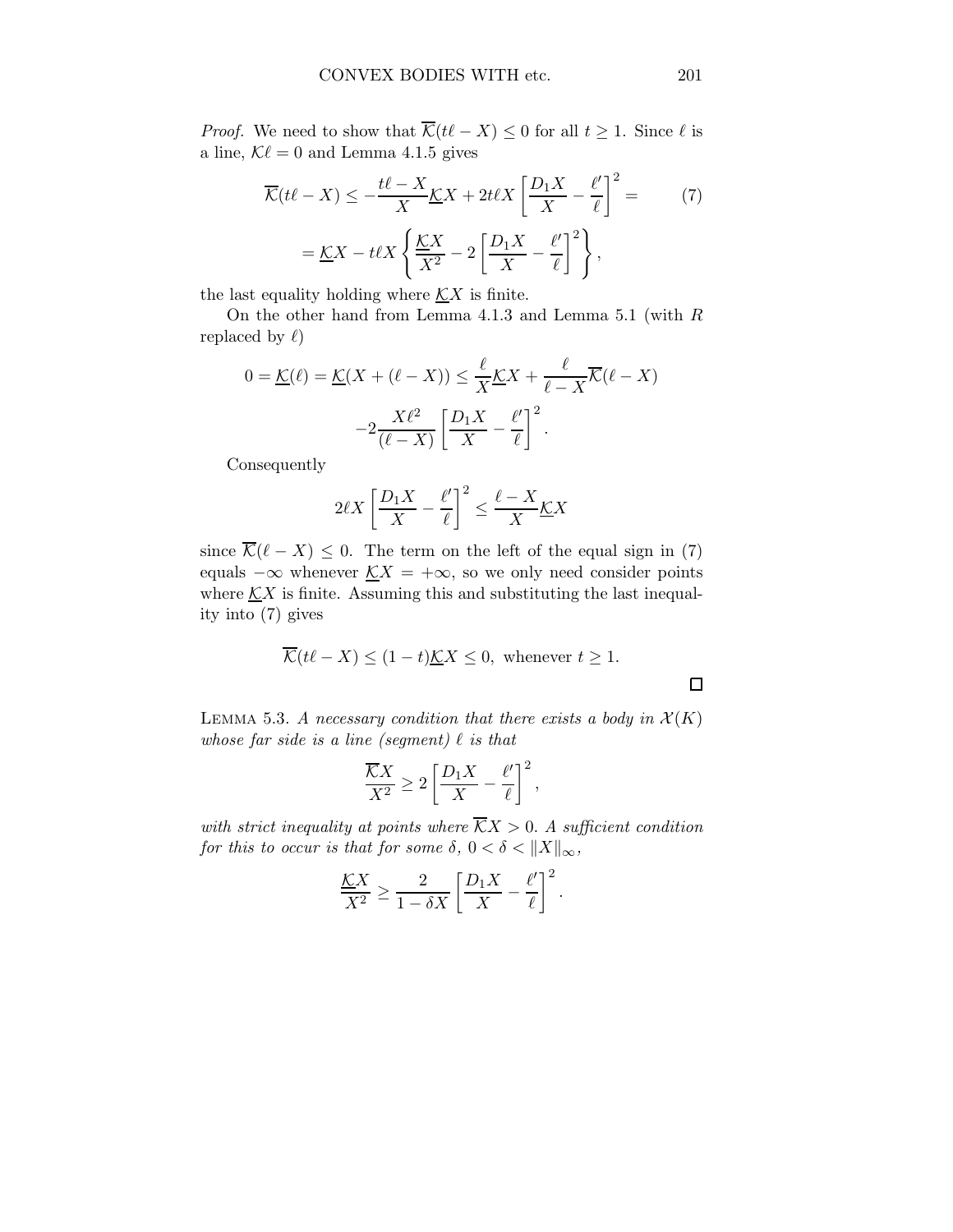*Proof.* From Lemma 4.1.5 at points where  $\overline{K}X$  is finite

$$
\overline{\mathcal{K}}(\ell - X) \ge \overline{\mathcal{K}}X - \ell X \left\{ \frac{\overline{\mathcal{K}}X}{X^2} - 2 \left[ \frac{D_1 X}{X} - \frac{\ell'}{\ell} \right]^2 \right\}.
$$

This expression is positive where the necessary condition fails.

For the sufficiency note that from the expression on the right hand side of the equal sign in (7)  $\overline{\mathcal{K}}(t\ell - X) \leq 0$  for t sufficiently large provided that for some  $\delta > 0$ 

$$
\frac{\underline{K}X}{X^2} - 2\left[\frac{D_1X}{X} - \frac{\ell'}{\ell}\right]^2 \ge \delta\frac{\underline{K}X}{X},
$$

which is easily rewritten as the sufficient condition.

We turn now to the case of a flat near side. Suppose that a line segment  $\ell$  is the near side of a convex body with directed X-ray X. Then Lemma 4.1.3 and 4.1.1 give

$$
\underline{\mathcal{K}}(X+t\ell) = \underline{\mathcal{K}}X + t\ell X \left\{ \frac{\underline{\mathcal{K}}X}{X^2} - 2\left[\frac{D_1X}{X} - \frac{\ell'}{\ell}\right]^2 \right\}.
$$

The last expression is  $\geq 0$  for all  $t > 0$  if and only if

$$
\frac{\underline{K}X}{X^2} \ge 2\left[\frac{D_1X}{X} - \frac{\ell'}{\ell}\right]^2, \text{ when } \alpha < \varphi < \beta.
$$

This gives a sufficient condition for unboundedness. In fact, the condition is also necessary.

THEOREM 5.4. A necessary and sufficient condition that  $\mathcal{X}(K)$  be unbounded is that there exists a line (segment)  $\ell$  such that

$$
\frac{\underline{K}X}{X^2} \ge 2\left[\frac{D_1X}{X} - \frac{\ell'}{\ell}\right]^2, \text{ when } \alpha < \varphi < \beta. \tag{8}
$$

Moreover the inequality above is satisfied for a line (seqment)  $\ell$  if and only if for all  $t \geq 0$ , the body with near side  $t\ell$  and far side  $t\ell + X$  is convex.

 $\Box$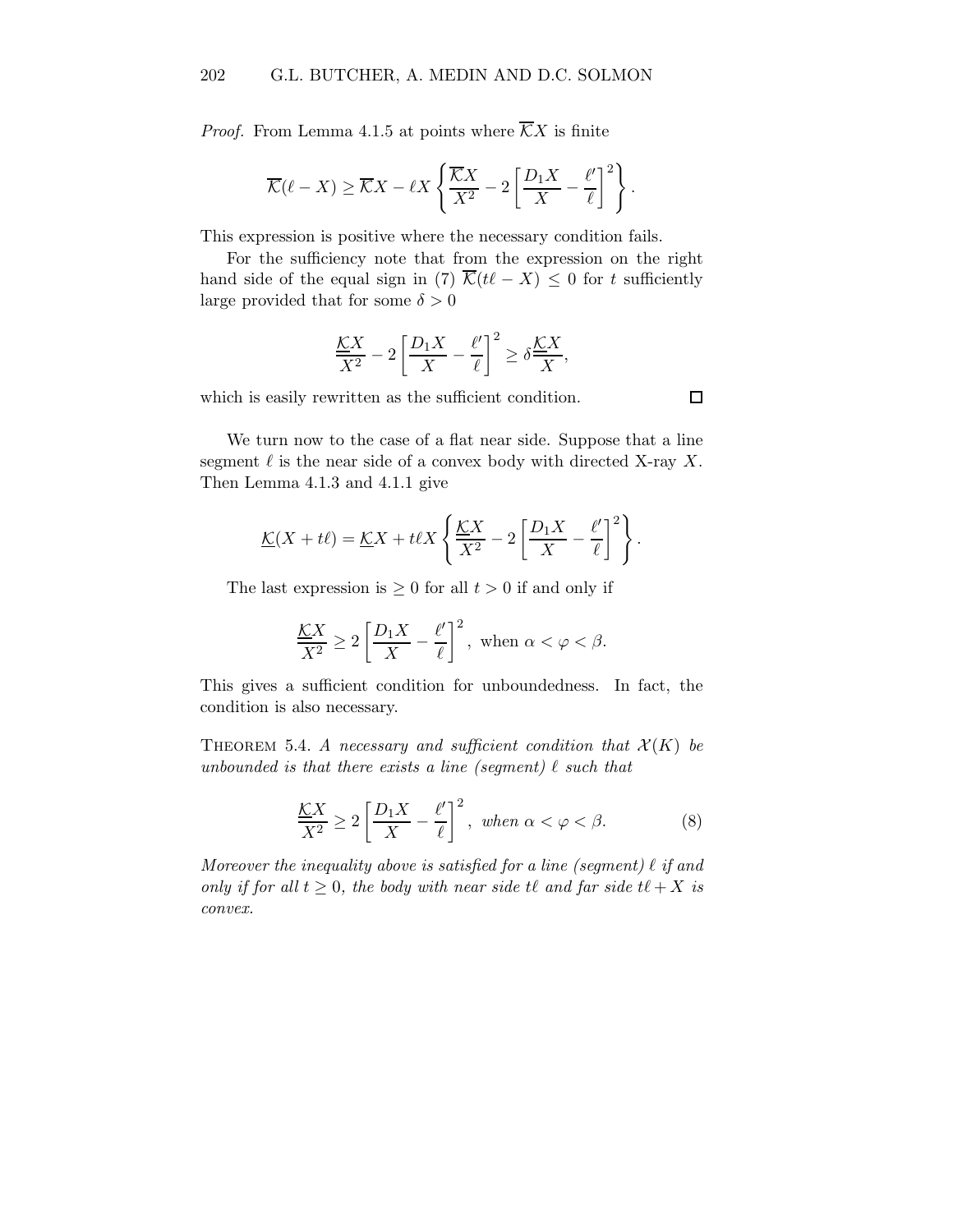*Proof.* It remains to prove the necessity. Suppose that  $\mathcal{X}(K)$  is unbounded. Then for each integer  $j \geq 1$  there exists a body  $K_j \in \mathcal{X}(K)$ with near side function  $r_j$  with  $||r_j||_{\infty} \rightarrow \infty$ , and in light of Lemma 3.6 min  $r_j \geq j$ . By Theorem 2.4 the functions  $s_j = r_j/||r_j||_{\infty}$  are near side functions of convex bodies in  $\mathcal{X}(K)$ , and by compactness (Theorem 3.3),  $\{s_i\}$  has a subsequence that converges uniformly to a function s which by completeness is a nearside function for a body in  $\mathcal{X}(K)$ . (Lemma 3.6 assures that  $s > 0$  on  $[\alpha, \beta]$ .) We show that  $s = \ell$ is a line segment. Indeed, the functions  $S_j = (r_j + X)/||r_j||_{\infty}$  are concave toward the origin and converge uniformly to s also. Thus, s is both concave away from and toward the origin. Hence  $s = \ell$ is a line segment. For simplicity of notation, we assume that the sequence  $\{s_j\}$  itself converges uniformly to  $\ell$ . From (2) we have for any  $\alpha < \varphi_1 < \varphi_3 < \beta$  that:

$$
s_j^2(\varphi_1) - s_j(\varphi_1)s_j(\varphi_3)\cos(\varphi_3 - \varphi_1) + s_j(\varphi_3)(s_j)'_+(\varphi_1)\sin(\varphi_3 - \varphi_1) \leq 0.
$$

Since  $s_j \to \ell$ , taking the limit superior throughout the above inequality gives

$$
\ell^2(\varphi_1) - \ell(\varphi_1)\ell(\varphi_3)\sin(\varphi_3 - \varphi_1) + \ell(\varphi_3)\sin(\varphi_3 - \varphi_1)\overline{\lim}(s_j)'_+(\varphi_1) \leq 0.
$$

Since  $\ell$  is a line

$$
\ell^2(\varphi_1) - \ell(\varphi_1)\ell(\varphi_3)\sin(\varphi_3 - \varphi_1) + \ell(\varphi_3)\ell'(\varphi_1)\sin(\varphi_3 - \varphi_1) = 0,
$$

and since  $\varphi_1$  is arbitrary

$$
\overline{\lim}(s_j)'_+(\varphi) \le \ell'(\varphi), \ \varphi \in (\alpha, \beta).
$$

Repeating this argument but using (3) we obtain the same inequality with  $(s_j)'_+$  replaced by  $(s_j)'_-$ . Thus

$$
\overline{\lim} D_1 s_j(\varphi) \le \ell'(\varphi).
$$

In a similar way for  $S_j = s_j + \frac{X}{\|r_i\|}$  $\frac{X}{\|r_j\|_{\infty}}$  we have

$$
S_j(\varphi_1)^2 - S_j(\varphi_1)S_j(\varphi_3)\cos(\varphi_3 - \varphi_1) + S_j(\varphi_3)(S_j)'_+(\varphi_1)\sin(\varphi_3 - \varphi_1) \ge 0.
$$

Noting that  $S_j \to \ell$  also, upon taking the limit inferior and using that  $\ell$  is a line we obtain  $\underline{\lim}_{\epsilon} \left[ (s_j)'_+(\varphi_1) + \frac{X'}{\|r_j\|_{\infty}} \right] \ge \ell'(\varphi)$ . Since X'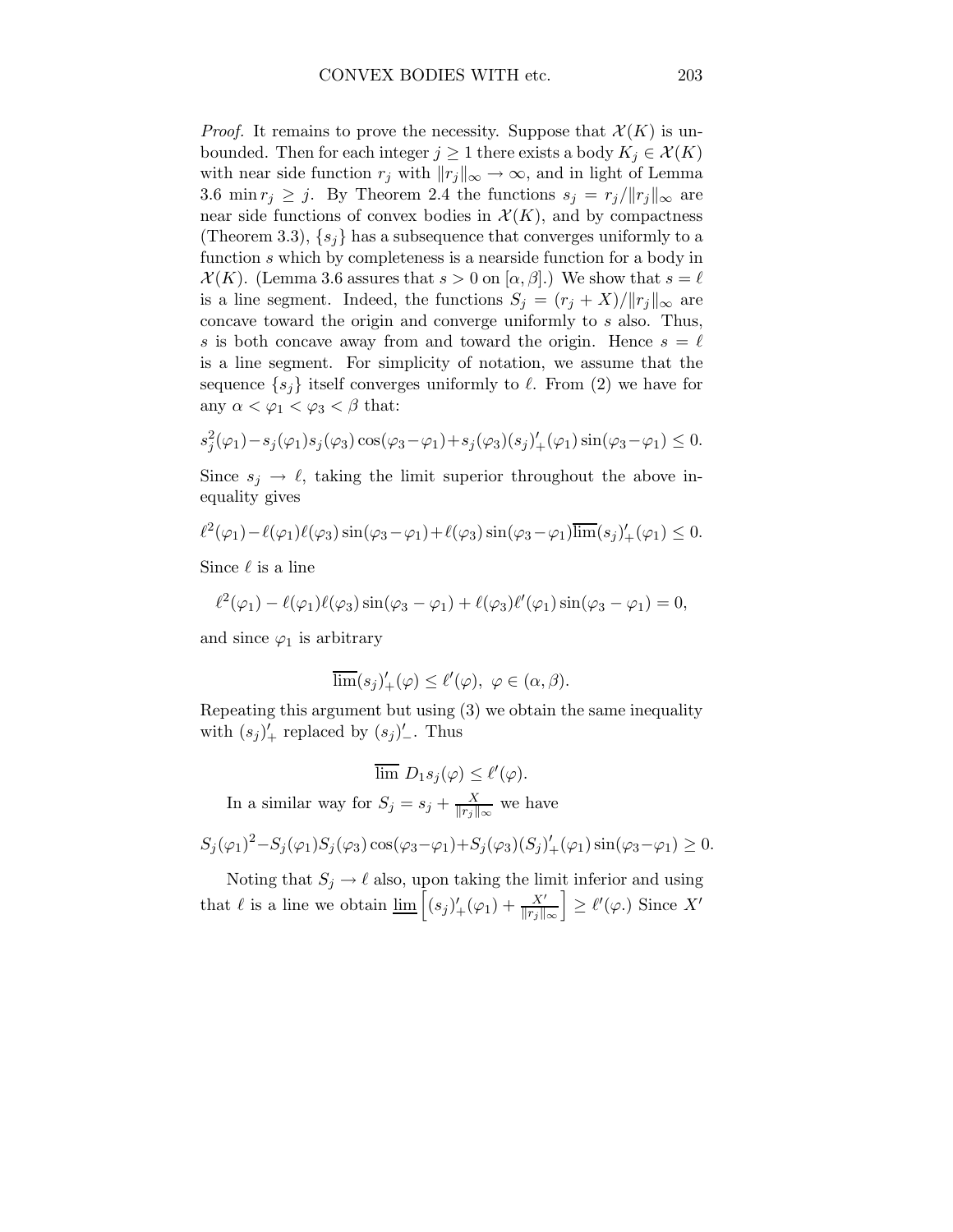is bounded on compact subsets of  $(\alpha, \beta)$ , proceeding as above we obtain

$$
\ell'(\varphi) = \lim D_1 s_j(\varphi), \text{ when } \alpha < \varphi < \beta,
$$

where the convergence is pointwise and uniform on compact subsets of  $(\alpha, \beta)$ . From Lemma 5.1 and the fact that min  $r_j \geq j$ 

$$
\frac{\underline{K}X}{X^2} \ge \frac{2r_j}{R_j} \left[ \frac{D_1X}{X} - \frac{D_1r_j}{r_j} \right]^2
$$
  
= 
$$
\frac{2r_j}{r_j + X} \left[ \frac{D_1X}{X} - \frac{D_1s_j}{s_j} \right]^2 \ge \frac{2j}{j + X} \left[ \frac{D_1X}{X} - \frac{D_1s_j}{s_j} \right]^2.
$$

Letting  $j \to \infty$  establishes (8) completing the proof.

We can rephrase the characterization so that one can determine whether  $\mathcal{X}(K)$  is bounded from the directed X-ray. To this end first note that if  $\psi$  is the angle of inclination of a line  $\ell$ , then  $\frac{\ell'(\varphi)}{\ell(\varphi)}$  =  $\cot(\psi - \varphi)$ .

THEOREM 5.5.  $\mathcal{X}(K)$  is unbounded if and only if

$$
\sup_{\varphi \in (\alpha,\beta)} \left[ \varphi - \cot^{-1} \left( -\frac{D_1 X}{X} - \sqrt{\frac{\mathcal{K} X}{2X^2}} \right) \right] \le \qquad (9)
$$
  

$$
\inf_{\varphi \in (\alpha,\beta)} \left[ \varphi - \cot^{-1} \left( -\frac{D_1 X}{X} + \sqrt{\frac{\mathcal{K} X}{2X^2}} \right) \right],
$$

If  $\ell$  is a line (segment) with angle of inclination  $\psi$  with  $\psi$  between the sup and inf above, then the body with near side  $t\ell$  and far side  $t\ell + X$  is convex for all  $t \geq 0$ .

*Proof.* Suppose that  $\ell$  is a line with angle of inclination  $\psi$  satisfying (8). We take  $\alpha > \psi > \beta - \pi$  so that  $0 < \varphi - \psi < \pi$ . Since  $\frac{\partial \ell}{\partial \ell} = \cot(\psi - \varphi) = -\cot(\varphi - \psi)$  we may rewrite (8) as

$$
-\frac{D_1X}{X} - \sqrt{\frac{\mathcal{K}X}{2X^2}} \le \cot(\varphi - \psi) \le -\frac{D_1X}{X} + \sqrt{\frac{\mathcal{K}X}{2X^2}}.
$$

 $\Box$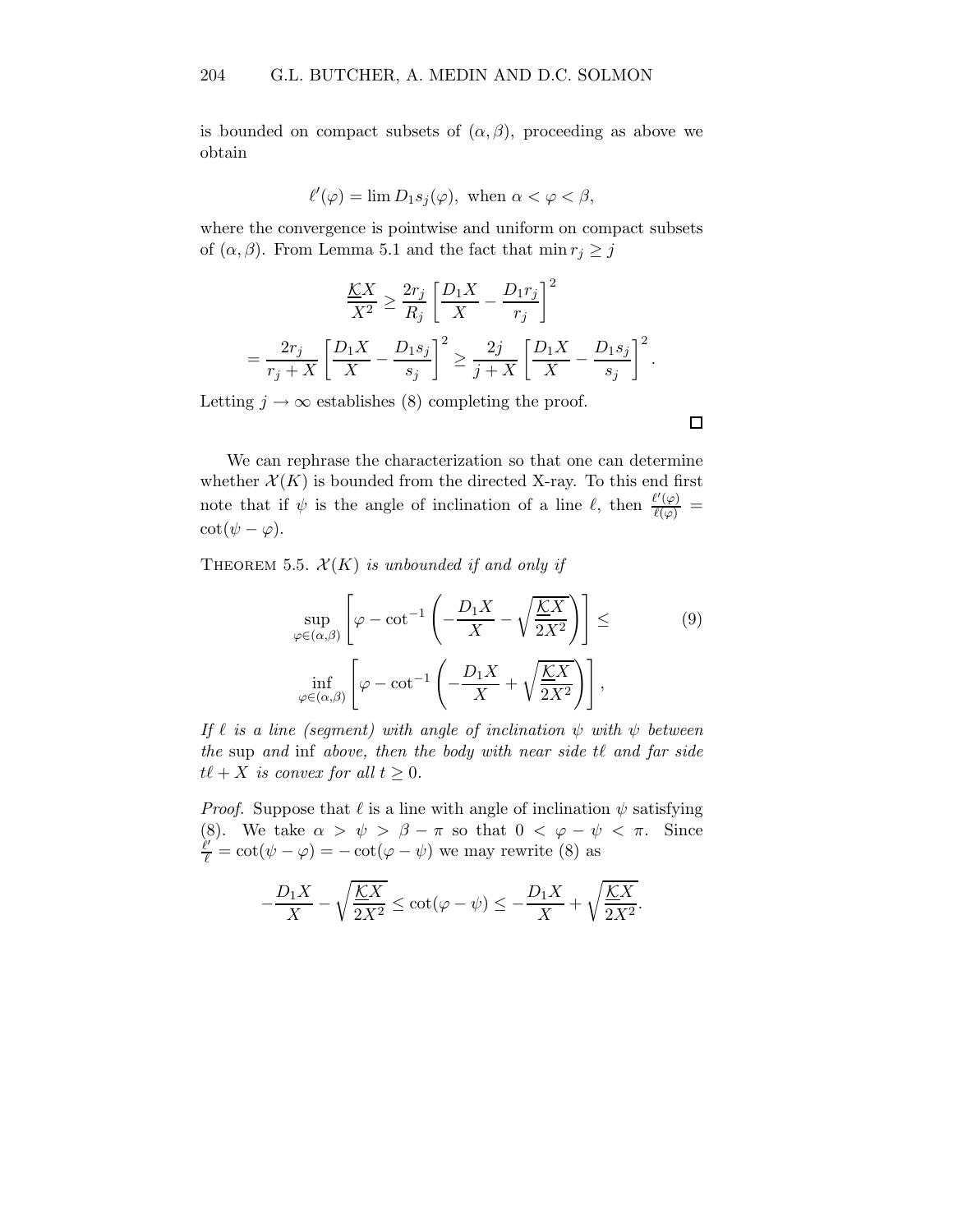

Figure 1: Top:  $a = \frac{\rho}{c} = 0.7$ ,  $\mathcal{X}(K_{\rho,c})$  is unbounded. Bottom:  $a =$ 0.8,  $\mathcal{X}(K_{\rho,c})$  is bounded.

Since  $0 < \varphi - \psi < \pi$ , we may apply cot<sup>-1</sup> throughout reversing all inequalities. Then solve for  $\psi$ . Since  $\psi$  is constant, we obtain (9). The last statement of the theorem follows from Theorem 5.4.

In order that the theorem on boundedness be of interest there must exist nontrivial examples where  $\mathcal{X}(K)$  is bounded. We conclude with one. Consider convex bodies  $K_{c,\rho}$ ,  $c > \rho > 0$  which are circles of radius  $\rho > 0$  with center on the vertical axis at a distance c from the origin. One readily computes that the near side function is  $r = c \sin(\varphi) - \sqrt{\rho^2 - c^2 \cos \varphi}$  $\sqrt{}$ <sup>2</sup> $\varphi$ , the far side function is  $R = c \sin(\varphi) +$  $\rho^2 - c^2 \cos^2 \varphi$  and the directed X-ray

$$
X = 2\sqrt{\rho^2 - c^2 \cos^2 \varphi} = 2c\sqrt{a^2 - \cos^2 \varphi}, \ a = \frac{\rho}{c}.
$$

Using the alternate formula  $\mathcal{K}f = f^3\left(\frac{1}{f} + \left(\frac{1}{f}\right)''\right)$ , (4), one computes

$$
\frac{\mathcal{K}X}{X^2} = 1 + \frac{(1-a)^2 \cos^2 \varphi + \sin^2 \varphi (a^2 + \cos^2 \varphi)}{(a^2 - \cos^2 \varphi)^2}.
$$

 $\Box$